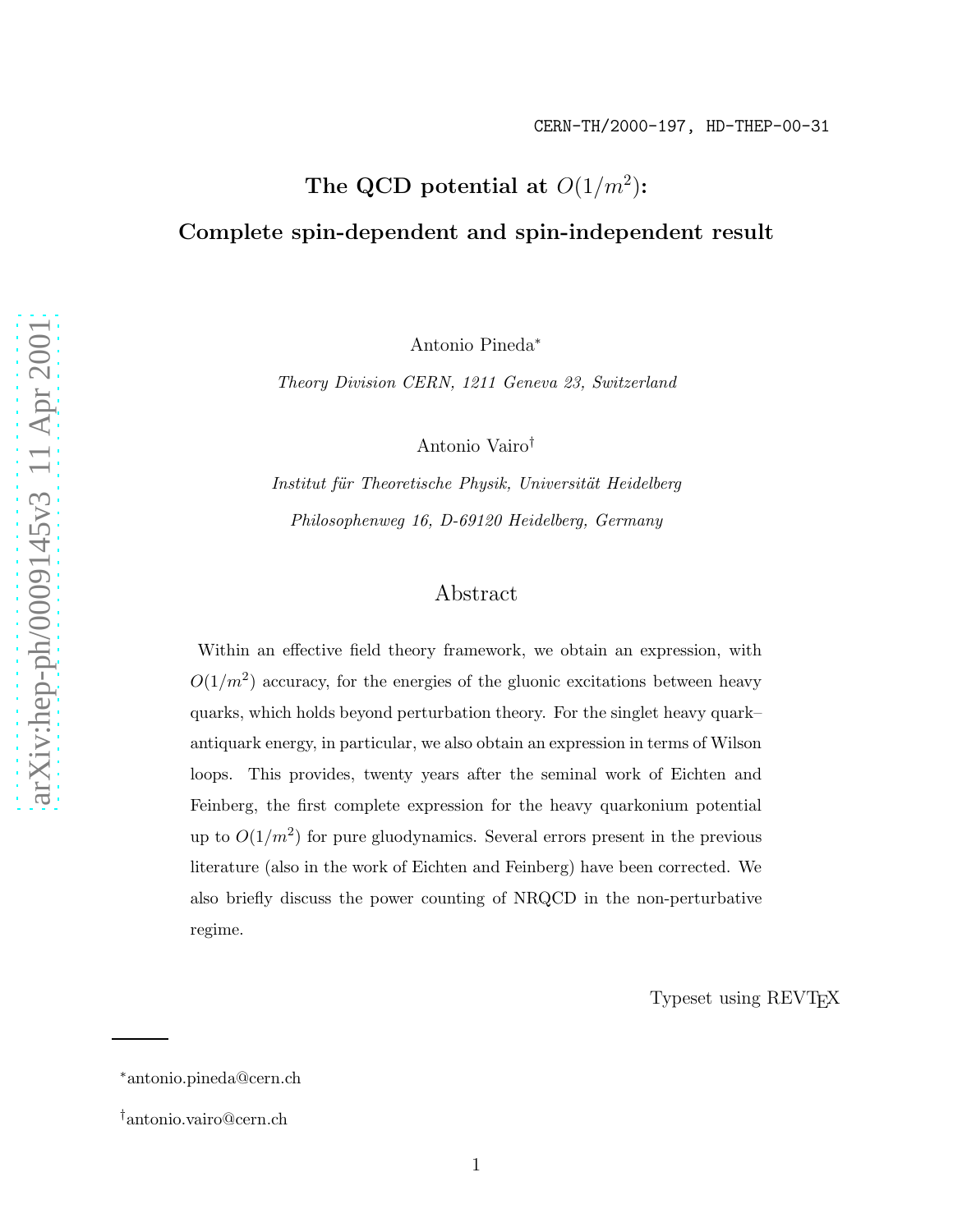### I. INTRODUCTION

The measured spectroscopy suggests that the charm and bottom quark masses are large enough to consider their heavy-quark–antiquark bound-state systems (generically denoted as heavy quarkonia:  $\psi$ ,  $\Upsilon$ ,  $B_c$ , ...) as non-relativistic (NR). These systems are, therefore, characterized by, at least, three widely separated scales: hard (the mass  $m$  of the heavy quarks), soft (the relative momentum of the heavy-quark–antiquark  $|\mathbf{p}| \sim mv$ ,  $v \ll 1$ ), and ultrasoft (the typical kinetic energy  $E \sim mv^2$  of the heavy quark in the bound-state system). Inspired by this NR behaviour, the investigation of heavy quarkonia has been traditionally performed by all sorts of potential models, where an ansatz potential is introduced in a Schrödinger equation (for some reviews see  $[1-3]$ ). The phenomenological success of these suggests that, to some extent, a potential picture may, in fact, be appropriate and justified from QCD. This triggered the attempts to derive these potentials from QCD by relating them to Wilson loops. These standard derivations used an expansion in  $1/m$  (also named adiabatic or Born–Oppenheimer approximation). However, a full derivation of the potential from QCD, as well as a study of the validity of the potential picture itself, was not done so far in the non-perturbative regime, where most of the heavy quarkonium spectrum lies. It is the aim of this paper to explicitly derive the complete non-perturbative  $1/m^2$  QCD potential for pure gluodynamics within an effective field theory framework [\[4](#page-23-0),[5](#page-23-0)], where higher order potentials in  $1/m$  and non-potential effects could also be incorporated in a systematic way.

Since the derivation of the potential has a long story, it may be useful to summarize its main steps. The expression for the leading spin-independent potential, of  $O(1/m^0)$ , corresponds to the static Wilson loop and was derived and discussed in the seminal works of Wilson and Susskind [\[6,7](#page-23-0)]. Expressions for the leading spin-dependent potentials in the  $1/m$ expansion, of  $O(1/m^2)$ , were given in Refs. [8-10]. The procedure followed in these works proved to be very difficult to extend beyond these leading-order potentials. Indeed, the first attempts [\[11](#page-23-0)], using tools similar to those in Ref.[[8\]](#page-23-0), failed to obtain suitable finite expressions. In Ref.[[12\]](#page-23-0), a new method to calculate the potentials was proposed, where new spin-independent (some of them momentum-dependent) potentials at  $O(1/m^2)$  were obtained. In these original works, the obtained potentials did not correctly reproduce the ultraviolet behaviour expected from perturbative QCD (the hard logs  $\sim \log m$ ). This was first implemented in the framework of QCD effective field theories, for both spin-dependent and spin-independent potentials, in[[13–15\]](#page-23-0). At that point, the obtained set of potentials at  $O(1/m^2)$  seemed to be complete and the timely study of the different Wilson loop operators describing the non-perturbative dynamics of the potentials started. For instance, a lattice study was performed in[[14](#page-23-0)] and a study in the framework of QCD vacuum models was done in $|16|$ .

Nevertheless,this view has been recently challenged in Ref.  $[5]$  $[5]$  where: *i*) a systematic study of the potentials has been started within an effective field theory framework: potential-NRQCD (pNRQCD) [\[4](#page-23-0)], and ii) the  $O(1/m)$  potential, previously missed in the literature, has been calculated. It is the aim of this paper to explain in more detail the Hamiltonian formalism,sketched in Ref. [[5\]](#page-23-0), and to compute the  $O(1/m^2)$  potentials. The formalism appears to be quite powerful and suitable to obtain the quarkonium potentials and the energies of any gluonic excitation at any finite order in  $1/m$ . A similar idea, but in the Coulomb gauge and only for the leading spin-dependent quarkonium potentials, has also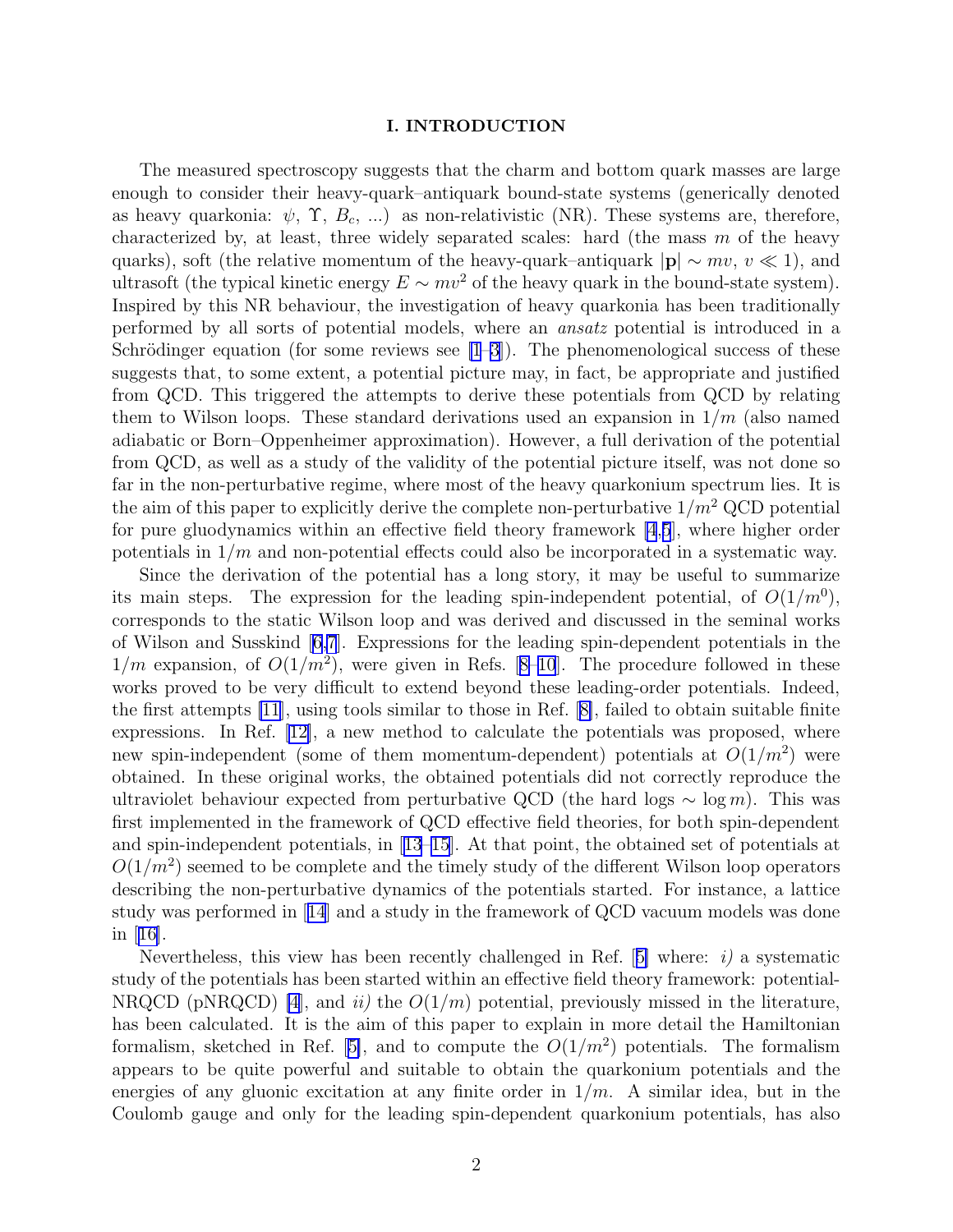been used in [\[17\]](#page-23-0). We will give an expression in terms of quantum-mechanical corrections to the energies of the gluonic excitations between static quarks, valid for all the gluonic excitations up to  $O(1/m^2)$ . For the quarkonium state (the ground state), we will express our complete  $1/m^2$  result in terms of Wilson loops eventually calculable on the lattice or by means of QCD vacuum models, concluding in this way an ideal journey started over twenty years ago.

The theoretical framework of our work is NRQCD[[18](#page-23-0)] and pNRQCD, suitable effective field theories for systems made up by two heavy quarks. NRQCD has proved to be extremely successful in studying heavy quark–antiquark systems near threshold. It is obtained from  $QCD$  by integrating out the hard scale  $m$ . It is characterized by an ultraviolet cut-off much smaller than the mass  $m$  and much larger than any other scale, in particular much larger than  $\Lambda_{\text{QCD}}$ . This means that the matching from QCD to NRQCD can always be done perturbatively, as well as within an expansion in  $1/m$  [[19,20\]](#page-23-0). The Lagrangian of NRQCD can also be organized in powers of  $1/m$ , thus making explicit the non-relativistic nature of the physical systems. So far, NRQCD and pNRQCD have only been studied in detail in the perturbative situation [\[21,4](#page-23-0)].

By integrating out degrees of freedom with energies larger than  $mv^2$ , one is left to a new effective field theory called pNRQCD where the soft and ultrasoft scales have been disentangled and where the connection between NRQCD and a NR quantum-mechanical description of the system can be formalized in a systematic way. pNRQCD has two ultraviolet cut-offs,  $\Lambda_1$  and  $\Lambda_2$ . The former fulfils the relation  $mv^2 \ll \Lambda_1 \ll mv$  and is the cut-off of the energy of the quarks, and of the energy and the momentum of the gluons, whereas the latter fulfils  $mv \ll \Lambda_2 \ll m$  and is the cut-off of the relative momentum of the quark–antiquark system, p. In the non-perturbative situation (we understand by non-perturbative a typical situation where  $mv \sim \Lambda_{\text{QCD}}$ , i.e. where the potential cannot be computed perturbatively), we will assume that the matching between NRQCD and pNRQCD can be performed, as in the perturbative case, order by order in the  $1/m$  expansion. We will present, for the general situation  $\Lambda_{\text{QCD}} \leq m v$ , the matching of NRQCD to pNRQCD at  $O(1/m^2)$  for the singlet sector (to be defined later). This will prove to be equivalent to computing the heavy quarkonium potential that we can now derive from QCD by a systematic procedure. Moreover, the expression for the potential that we obtain will also be correct at any power in  $\alpha_s$  in the perturbative regime.

A pure potential picture emerges in pure gluodynamics under the condition that all gluonic excitations have a gap larger than  $mv^2$ . Extra ultrasoft degrees of freedom such as hybrids and pions can be systematically included and may eventually affect the leading potential picture (as ultrasoft gluons in the perturbative regime[[4\]](#page-23-0)).

In this paper we consider the general situation of particles with different masses. Therefore, our results, besides to the traditional  $Q\text{-}\bar{Q}$  systems, may be applied to the  $B_c$  system, which, after its recent discovery by the CDF collaboration[[22\]](#page-23-0), has received a lot of attention in theoretical investigations [\[23\]](#page-23-0).

The paper is organized in the following way. In section [II](#page-3-0) we introduce NRQCD up to  $O(1/m^2)$ . In section [III](#page-4-0), using a Hamiltonian formulation of NRQCD, we explicitly calculate up to  $O(1/m^2)$  the energies of the gluonic excitations between heavy quarks. In section [IV](#page-9-0) we define what pNRQCD will be in the present context. In section [V](#page-12-0) we write the heavy quarkonium potential up to  $O(1/m^2)$  in terms of Wilson loops and compare with previous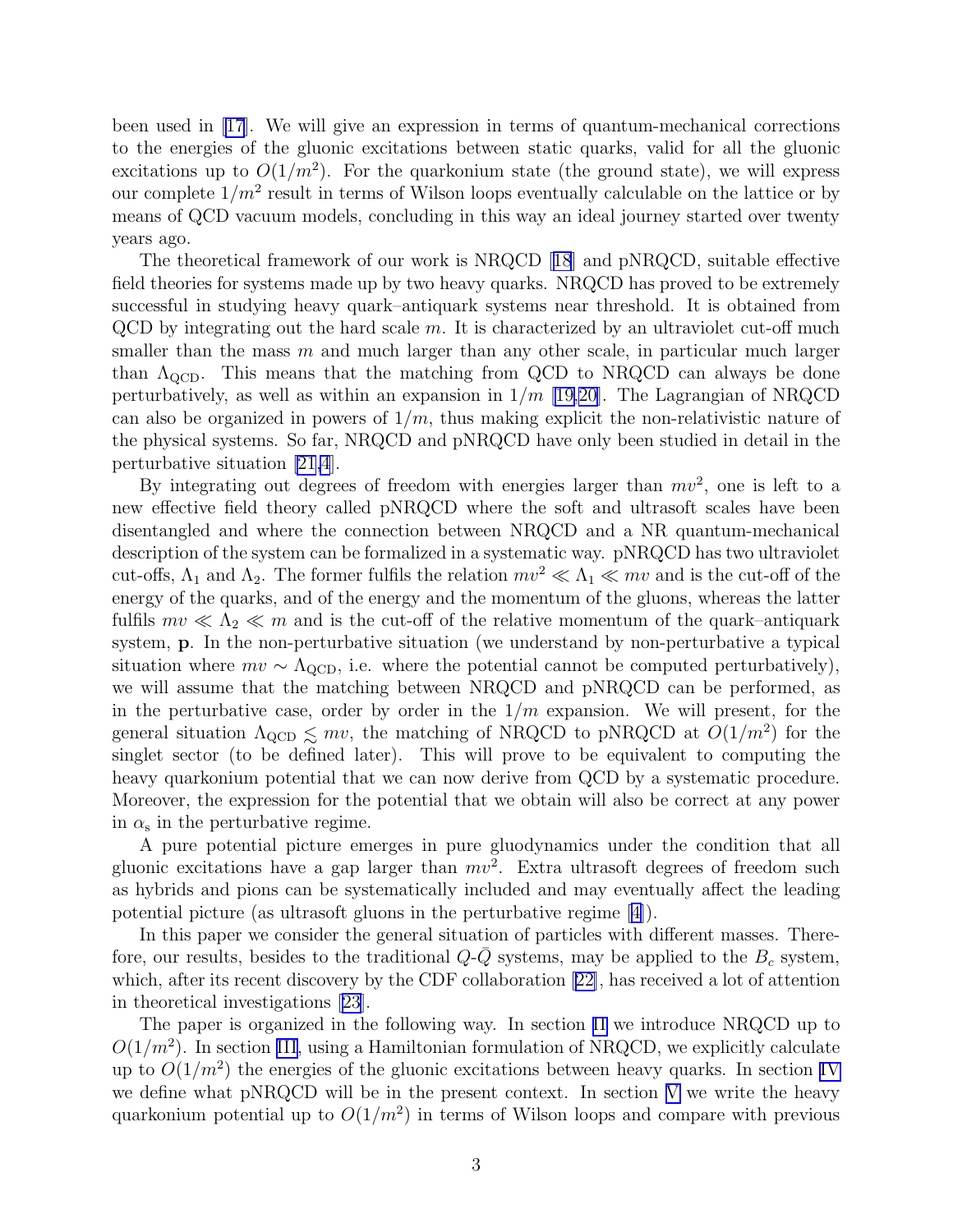<span id="page-3-0"></span>results. In section [VI](#page-18-0) we discuss the power counting of pNRQCD in the non-perturbative regime and in section [VII](#page-19-0) we give our conclusions and outlook.

## II. NRQCD

Afterintegrating out the hard scale  $m$ , one obtains NRQCD [[18\]](#page-23-0). Neglecting operators that involve light quark fields [\[24](#page-23-0)], the most general NRQCD Lagrangian (up to field redefinitions) for a quark of mass  $m_1$  and an antiquark of mass  $m_2$  up to  $O(1/m^2)$  is given by:

$$
\mathcal{L}_{\text{NRQCD}} = \psi^{\dagger} \left\{ iD_0 + \frac{\mathbf{D}^2}{2m_1} + c_F^{(1)} g \frac{\boldsymbol{\sigma} \cdot \mathbf{B}}{2m_1} + c_D^{(1)} g \frac{[\mathbf{D} \cdot, \mathbf{E}]}{8m_1^2} + i c_S^{(1)} g \frac{\boldsymbol{\sigma} \cdot [\mathbf{D} \times, \mathbf{E}]}{8m_1^2} \right\} \psi \qquad (1)
$$
\n
$$
+ \chi^{\dagger} \left\{ iD_0 - \frac{\mathbf{D}^2}{2m_2} - c_F^{(2)} g \frac{\boldsymbol{\sigma} \cdot \mathbf{B}}{2m_2} + c_D^{(2)} g \frac{[\mathbf{D} \cdot, \mathbf{E}]}{8m_2^2} + i c_S^{(2)} g \frac{\boldsymbol{\sigma} \cdot [\mathbf{D} \times, \mathbf{E}]}{8m_2^2} \right\} \chi
$$
\n
$$
+ \frac{d_{ss}}{m_1 m_2} \psi^{\dagger} \psi \chi^{\dagger} \chi + \frac{d_{sv}}{m_1 m_2} \psi^{\dagger} \boldsymbol{\sigma} \psi \chi^{\dagger} \boldsymbol{\sigma} \chi + \frac{d_{vs}}{m_1 m_2} \psi^{\dagger} \mathbf{T}^a \psi \chi^{\dagger} \mathbf{T}^a \chi + \frac{d_{vv}}{m_1 m_2} \psi^{\dagger} \mathbf{T}^a \boldsymbol{\sigma} \psi \chi^{\dagger} \mathbf{T}^a \boldsymbol{\sigma} \chi
$$
\n
$$
- \frac{1}{4} G_{\mu\nu}^a G^{a\mu\nu} + \left( \frac{d_2^{(1)}}{m_1^2} + \frac{d_2^{(2)}}{m_2^2} \right) G_{\mu\nu}^a D^2 G^{a\mu\nu} + \left( \frac{d_3^{(1)}}{m_1^2} + \frac{d_3^{(2)}}{m_2^2} \right) g f_{abc} G_{\mu\nu}^a G_{\mu\alpha}^b G_{\nu\alpha}^c,
$$
\n(1)

where  $\psi$  is the Pauli spinor field that annihilates the fermion and  $\chi$  is the Pauli spinor field that creates the antifermion,  $iD^0 = i\partial_0 - gA^0$ ,  $i\mathbf{D} = i\mathbf{\nabla} + g\mathbf{A}$ ,  $[\mathbf{D}\cdot,\mathbf{E}] = \mathbf{D}\cdot\mathbf{E} - \mathbf{E}\cdot\mathbf{D}$  and  $[\mathbf{D}\times,\mathbf{E}] = \mathbf{D}\times\mathbf{E} - \mathbf{E}\times\mathbf{D}$ . This Lagrangian is sufficient to obtain the  $O(1/m^2)$  potentials. Thecoefficients  $c_F$ ,  $c_D$ ,  $c_S$ ,  $d_2$  and  $d_3$  can be found in Ref. [[19\]](#page-23-0) and  $d_{ij}$   $(i, j = s, v)$  in [\[20](#page-23-0)] for the MS scheme.

Some words of caution are in order here. Even if the above matching coefficients have been computed using dimensional regularization and the  $\overline{MS}$  scheme, there could still remain some ambiguity depending on the different prescriptions for the  $\epsilon^{ijk}$  tensors and the definition of the Pauli matrices  $\sigma$ . For instance, the use of a scheme where the  $\epsilon^{ijk}$  only takes values for dimension equal to three ('t Hooft–Veltmann-like scheme) in the computation of Ref. [\[20](#page-23-0)] would change the value of  $d_{vv}$  as  $d_{vv} \rightarrow$ 2  $\frac{1}{D-2}d_{vv}$ , where D is the number of space-time dimensions. One should therefore be careful and make sure that the matching coefficients one is working with really are computed in the same scheme. A deep study of these ambiguities in the framework of NRQCD remains to be done. This may be specially important for higher order calculations. See also Refs. [\[25,26](#page-23-0)], where the authors have to deal with equivalent problems.

We are interested in the Hamiltonian of the above Lagrangian. The construction of the Hamiltonian of one effective (non-renormalizable) Lagrangian may be complicated (for a related discussion we refer to[[27\]](#page-23-0)); in particular because there are higher time derivatives acting on the different fields. In order to get rid of those at  $O(1/m^2)$  we have to eliminate the term  $G^a_{\mu\nu}D^2G^{a\,\mu\nu}$  from the Lagrangian. This can be achieved by a field redefinition as follows. We consider the field redefinition of the gluon field  $(c \sim 1/m^2)$ :

$$
A_{\mu} \to A_{\mu} + c[D^{\alpha}, G_{\alpha\mu}] + O(c^2) , \qquad (2)
$$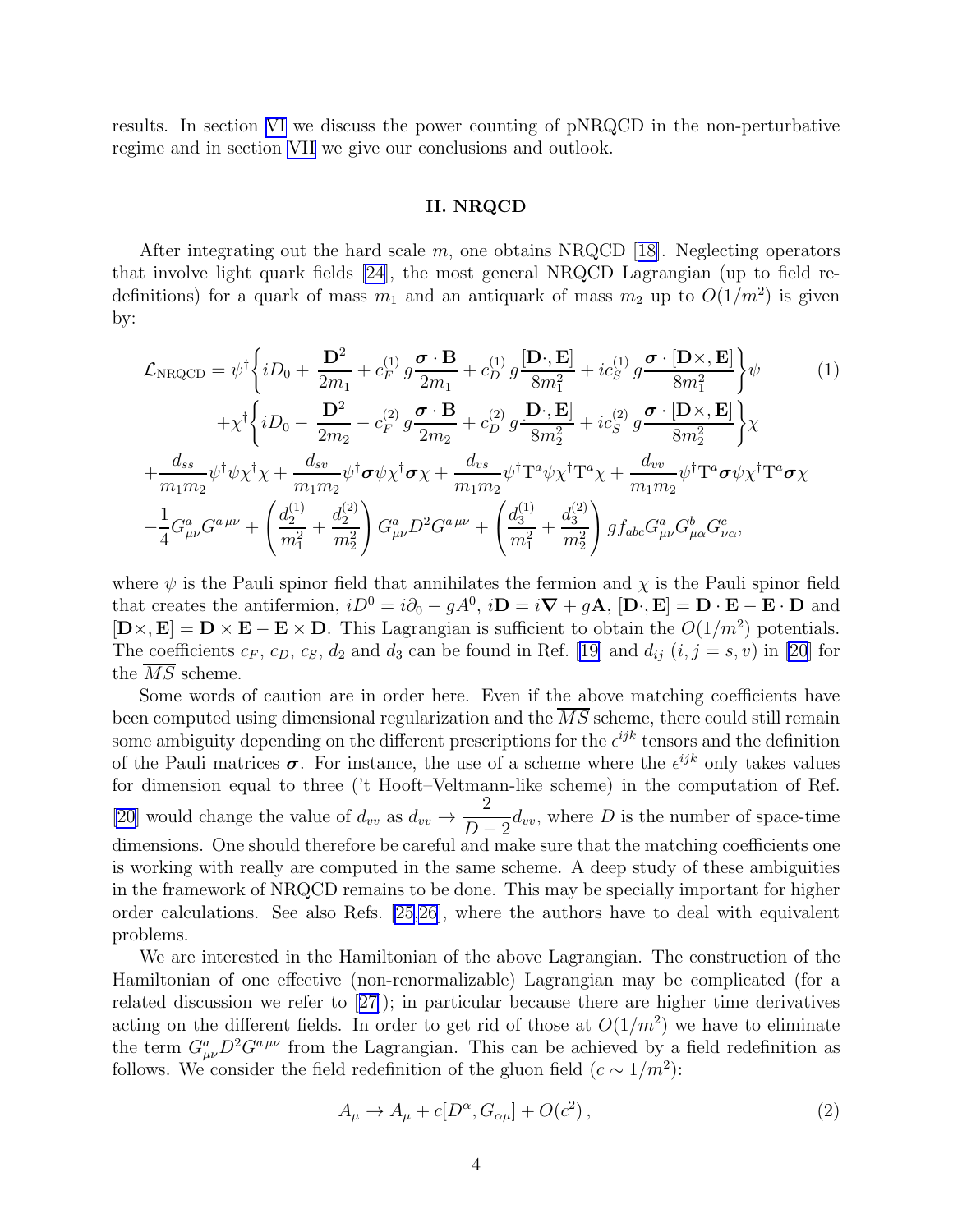<span id="page-4-0"></span>where  $c$  is real. This transformation preserves the gauge transformation properties and the hermiticity of the  $A_\mu$  field. Eq. [\(2\)](#page-3-0) produces the following change in the gluon Lagrangian (at the order of interest):

$$
-\frac{1}{4}G^{a}_{\mu\nu}G^{a\,\mu\nu} \to -\frac{1}{4}G^{a}_{\mu\nu}G^{a\,\mu\nu} - \frac{c}{2}G^{a}_{\mu\nu}D^{2}G^{a\,\mu\nu} - cgf_{abc}G^{a}_{\mu\nu}G^{b}_{\mu\alpha}G^{c}_{\nu\alpha} + O(c^{2}).
$$
 (3)

We can therefore cancel the  $GD^2G$  term by fixing

$$
c = \frac{2d_2^{(1)}}{m_1^2} + \frac{2d_2^{(2)}}{m_2^2}.\tag{4}
$$

This changes the value of  $d_3$  to  $d'_3$ :

$$
d_3^{(1)'} = d_3^{(1)} - 2d_2^{(1)}, \qquad d_3^{(2)'} = d_3^{(2)} - 2d_2^{(2)}.
$$
 (5)

Let us now see the modifications that the above field redefinition will produce in other sectors of the theory, in particular, in the heavy fermion bilinear Lagrangian. Since we have the following change for the  $D_0$  covariant derivative that appears at  $O(1/m^0)$ 

$$
iD_0 \to iD_0 - cg[\mathbf{D} \cdot, \mathbf{E}], \qquad (6)
$$

the matching coefficients change, at  $O(1/m^2)$ , as (all the others remain unchanged):

$$
c_D^{(1)'} = c_D^{(1)} - 16d_2^{(1)} - 16\frac{m_1^2}{m_2^2}d_2^{(2)}\,, \quad c_D^{(2)'} = c_D^{(2)} - 16d_2^{(2)} - 16\frac{m_2^2}{m_1^2}d_2^{(1)}\,. \tag{7}
$$

In summary, eliminating the term  $G^a_{\mu\nu}D^2G^{a\,\mu\nu}$ , up to order  $1/m^2$ , is equivalent to the redefinition of the matching coefficients  $d_3 \to d'_3$  and  $c_D \to c'_D$  found above. We will assume this field redefinition in the following.

## III. GLUONIC EXCITATIONS IN A HAMILTONIAN FORMULATION

TheHamiltonian associated to the Lagrangian ([1\)](#page-3-0) is, up to order  $1/m^2$ ,

$$
H = H^{(0)} + \frac{1}{m_1}H^{(1,0)} + \frac{1}{m_2}H^{(0,1)} + \frac{1}{m_1^2}H^{(2,0)} + \frac{1}{m_2^2}H^{(0,2)} + \frac{1}{m_1m_2}H^{(1,1)},
$$
\n(8)

$$
H^{(0)} = \int d^3 \mathbf{x} \frac{1}{2} \left( \mathbf{\Pi}^a \mathbf{\Pi}^a + \mathbf{B}^a \mathbf{B}^a \right),\tag{9}
$$

$$
H^{(1,0)} = -\frac{1}{2} \int d^3 \mathbf{x} \psi^\dagger \left( \mathbf{D}^2 + g c_F^{(1)} \boldsymbol{\sigma} \cdot \mathbf{B} \right) \psi, \qquad H^{(0,1)} = \frac{1}{2} \int d^3 \mathbf{x} \chi^\dagger \left( \mathbf{D}^2 + g c_F^{(2)} \boldsymbol{\sigma} \cdot \mathbf{B} \right) \chi, \tag{10}
$$

$$
H^{(2,0)} = \int d^3 \mathbf{x} \, \psi^\dagger \left\{ -c_D^{(1)\prime} g \frac{[\mathbf{D} \cdot, \mathbf{E}]}{8} - i c_S^{(1)} g \frac{\boldsymbol{\sigma} \cdot [\mathbf{D} \times, \mathbf{E}]}{8} \right\} \psi - \int d^3 \mathbf{x} \, d_3^{(1)\prime} g f_{abc} G^a_{\mu\nu} G^b_{\mu\alpha} G^c_{\nu\alpha}, \tag{11}
$$

$$
H^{(0,2)} = H^{(2,0)}(\psi \leftrightarrow \chi; 1 \leftrightarrow 2),
$$
\n
$$
H^{(1,1)} = -\int d^3 \mathbf{x} \left( d_{ss} \psi^\dagger \psi \chi^\dagger \chi + d_{sv} \psi^\dagger \boldsymbol{\sigma} \psi \chi^\dagger \boldsymbol{\sigma} \chi + d_{vs} \psi^\dagger \mathbf{T}^a \psi \chi^\dagger \mathbf{T}^a \chi + d_{vv} \psi^\dagger \mathbf{T}^a \boldsymbol{\sigma} \psi \chi^\dagger \mathbf{T}^a \boldsymbol{\sigma} \chi \right), \quad (13)
$$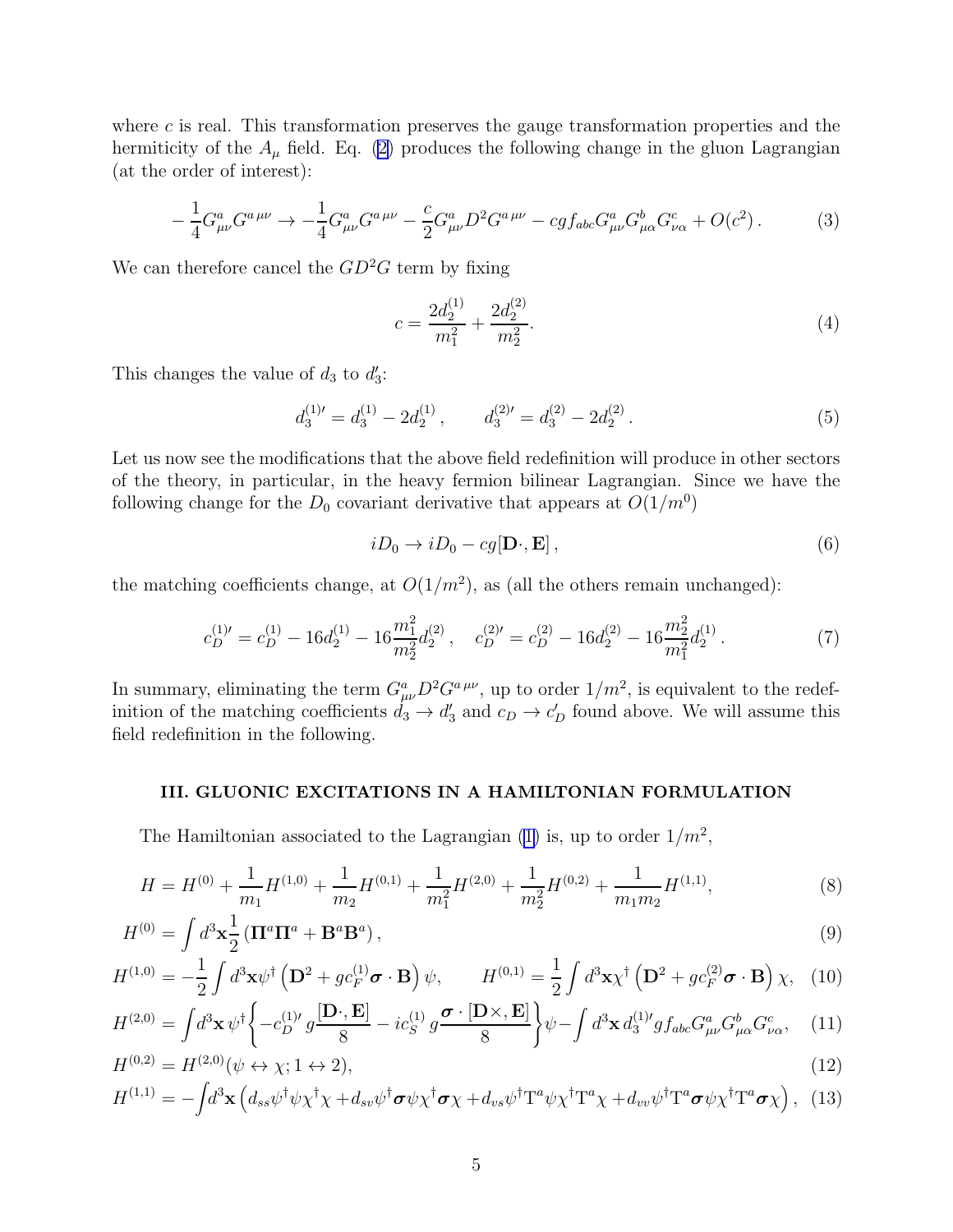<span id="page-5-0"></span>where  $\Pi^a$  is the canonical momentum conjugated to  $\mathbf{A}^a$  and the physical states are constrained to satisfy the Gauss law:

$$
\mathbf{D} \cdot \mathbf{\Pi}^a |\text{phys}\rangle = g(\psi^\dagger T^a \psi + \chi^\dagger T^a \chi)| \text{phys}\rangle. \tag{14}
$$

Since  $\mathbf{\Pi}^a = \mathbf{E}^a + O(1/m^2)$ , in Eqs. [\(11-12\)](#page-4-0) and in the rest of the paper, we will use the chromoelectric field instead of the canonical momentum where, to the order we are interested in, it does not affect our results.

## A. The static limit

We are interested in the one-quark–one-antiquark sector of the Fock space. In the static limit the one-quark–one-antiquark sector of the Fock space can be spanned by

$$
|\mathbf{\underline{n}};\mathbf{x}_1,\mathbf{x}_2\rangle^{(0)} \equiv \psi^{\dagger}(\mathbf{x}_1)\chi_c^{\dagger}(\mathbf{x}_2)|n;\mathbf{x}_1,\mathbf{x}_2\rangle^{(0)}, \qquad \forall \mathbf{x}_1,\mathbf{x}_2,
$$
\n(15)

where  $|\mathbf{n}; \mathbf{x}_1, \mathbf{x}_2\rangle^{(0)}$  is a gauge-invariant eigenstate (up to a phase) of  $H^{(0)}$ , as a consequence of the Gauss law, with energy  $E_n^{(0)}(\mathbf{x}_1, \mathbf{x}_2)$ . For convenience, we use here the field  $\chi_c(\mathbf{x}) =$  $i\sigma^2 \chi^*(\mathbf{x})$ , instead of  $\chi(\mathbf{x})$ , because it is the one to which a particle interpretation can be easily given: it corresponds to a Pauli spinor that annihilates a fermion in the 3<sup>∗</sup> representation of color  $SU(3)$  with the standard, particle-like, spin structure.  $|n; \mathbf{x}_1, \mathbf{x}_2\rangle^{(0)}$  encodes the gluonic content of the state, namely it is annihilated by  $\chi_c(\mathbf{x})$  and  $\psi(\mathbf{x})$  ( $\forall$ **x**). It transforms as a  $3_{x_1} \otimes 3_{x_2}^*$  under colour  $SU(3)$ . The normalizations are taken as follows

$$
{}^{(0)}\langle m; \mathbf{x}_1, \mathbf{x}_2 | n; \mathbf{x}_1, \mathbf{x}_2 \rangle^{(0)} = \delta_{nm},
$$
  

$$
{}^{(0)}\langle \underline{m}; \mathbf{x}_1, \mathbf{x}_2 | \underline{n}; \mathbf{y}_1, \mathbf{y}_2 \rangle^{(0)} = \delta_{nm} \delta^{(3)}(\mathbf{x}_1 - \mathbf{y}_1) \delta^{(3)}(\mathbf{x}_2 - \mathbf{y}_2).
$$

We have made it explicit that the positions  $x_1$  and  $x_2$  of the quark and antiquark respectively are good quantum numbers for the static solution  $|\mathbf{n}; \mathbf{x}_1, \mathbf{x}_2\rangle^{(0)}$ , whereas n generically denotes the remaining quantum numbers, which are classified by the irreducible representations of the symmetry group  $D_{\infty h}$  (substituting the parity generator by CP). We also choose the basis such that  $T|\mathbf{n}; \mathbf{x}_1, \mathbf{x}_2\rangle^{(0)} = |\mathbf{n}; \mathbf{x}_1, \mathbf{x}_2\rangle^{(0)}$  where T is the time-inversion operator. The ground-state energy  $E_0^{(0)}$  $\mathbf{X}_0^{(0)}(\mathbf{x}_1, \mathbf{x}_2)$  can be associated to the static potential of the heavy quarkonium under some circumstances (see Sec. [IV](#page-9-0)). The remaining energies  $E_n^{(0)}(\mathbf{x}_1, \mathbf{x}_2)$ ,  $n \neq 0$ , are usually associated to the potential used in order to describe heavy hybrids or heavy quarkonium (or other heavy hybrids) plus glueballs (see Sec. [IV\)](#page-9-0). They can be computed on the lattice (see for instance [\[28](#page-23-0)]). Translational invariance implies that  $E_n^{(0)}(\mathbf{x}_1, \mathbf{x}_2) = E_n^{(0)}(r)$ , where  $\mathbf{r} = \mathbf{x}_1 - \mathbf{x}_2$ .

### B. Beyond the static limit

Beyond the static limit, but still working order by order in  $1/m$ , the normalized eigenstates,  $|\mathbf{n}; \mathbf{x}_1, \mathbf{x}_2\rangle$ , and eigenvalues,  $E_n(\mathbf{x}_1, \mathbf{x}_2; \mathbf{p}_1, \mathbf{p}_2)$ , of the Hamiltonian H satisfy the equations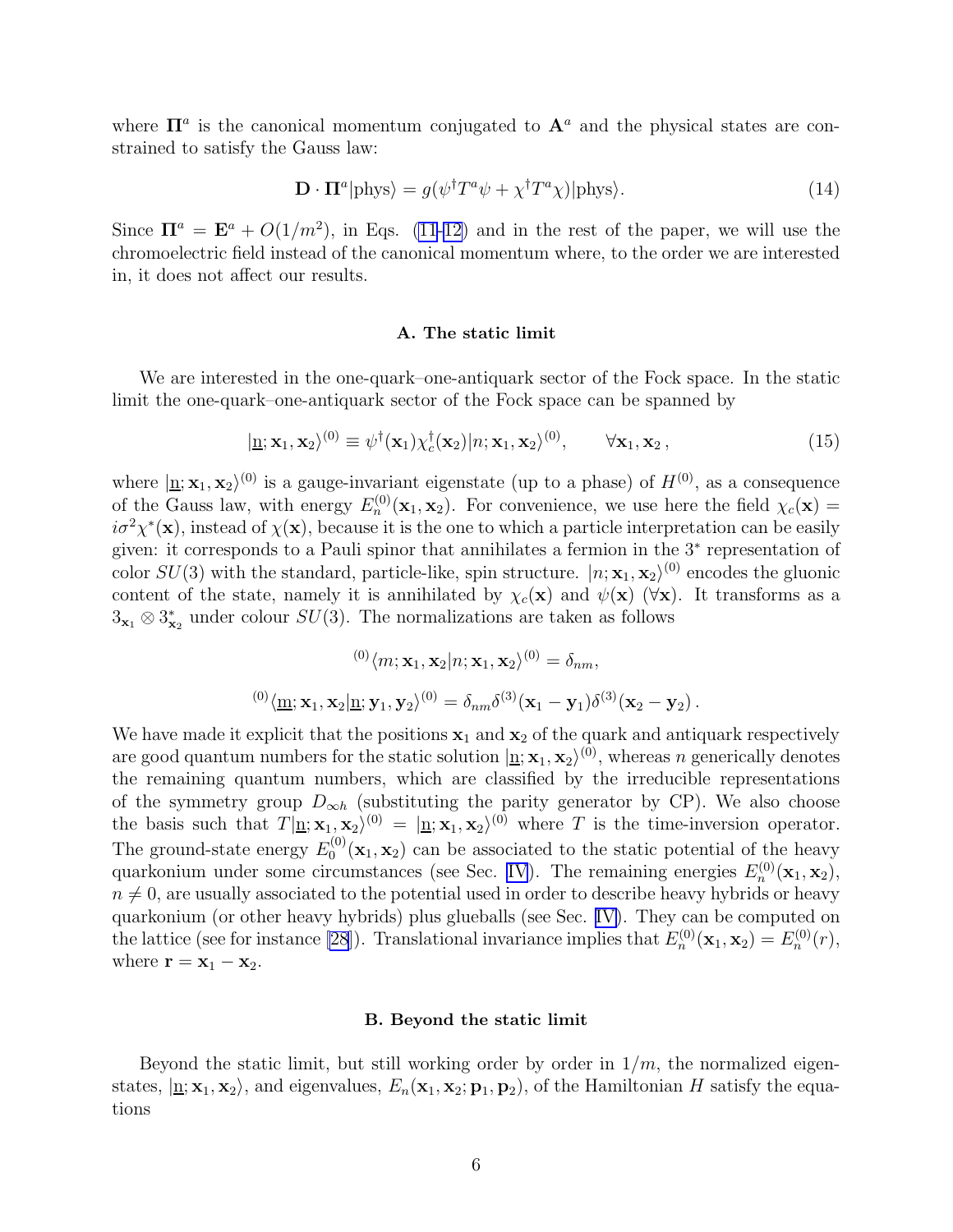<span id="page-6-0"></span>
$$
H|\underline{\mathbf{n}};\mathbf{x}_1,\mathbf{x}_2\rangle = \int d^3x'_1 d^3x'_2|\underline{\mathbf{n}};\mathbf{x}'_1,\mathbf{x}'_2\rangle E_n(\mathbf{x}'_1,\mathbf{x}'_2;\mathbf{p}'_1,\mathbf{p}'_2)\delta^{(3)}(\mathbf{x}'_1-\mathbf{x}_1)\delta^{(3)}(\mathbf{x}'_2-\mathbf{x}_2),\tag{16}
$$

$$
\langle \underline{\mathbf{m}}; \mathbf{x}_1, \mathbf{x}_2 | \underline{\mathbf{n}}; \mathbf{y}_1, \mathbf{y}_2 \rangle = \delta_{nm} \delta^{(3)}(\mathbf{x}_1 - \mathbf{y}_1) \delta^{(3)}(\mathbf{x}_2 - \mathbf{y}_2).
$$
 (17)

Note that the positions  $x_1$  and  $x_2$  of the static solution still label the states even if the position operator does not commute with H beyond the static limit. We are interested in the eigenvalues  $E_n$ , which should be understood as operators (instead of numbers, even though we call them energies). This will match the operator interpretation within a quantummechanical formulation that we will give to them in pNRQCD in the next section. In particular, we will see that  $E_0$  corresponds to the quantum-mechanical Hamiltonian of the heavy quarkonium (in some specific situation). The other energies,  $E_n$  for  $n > 0$ , are related to the quantum-mechanical Hamiltonians of the heavy hybrids or heavy quarkonium (or other heavy hybrids) plus glueballs.

Since the derivation of the corrections to  $E_n$  may not be familiar to the reader, since they are operators, we explain it in some detail. We will work in the same way as in standard quantum mechanics, but taking into account the fact that they are operators. Analogously to standard quantum mechanics, we define a state  $|\tilde{n}; \mathbf{x}_1, \mathbf{x}_2\rangle$  such that

$$
H|\tilde{\underline{n}};\mathbf{x}_1,\mathbf{x}_2\rangle = \int d^3x'_1 d^3x'_2|\tilde{\underline{n}};\mathbf{x}'_1,\mathbf{x}'_2\rangle \tilde{E}_n(\mathbf{x}'_1,\mathbf{x}'_2;\mathbf{p}'_1,\mathbf{p}'_2)\delta^{(3)}(\mathbf{x}'_1-\mathbf{x}_1)\delta^{(3)}(\mathbf{x}'_2-\mathbf{x}_2),
$$
  

$$
^{(0)}\langle \underline{\underline{n}};\mathbf{x}_1,\mathbf{x}_2|\tilde{\underline{n}};\mathbf{y}_1,\mathbf{y}_2\rangle = \delta^{(3)}(\mathbf{x}_1-\mathbf{y}_1)\delta^{(3)}(\mathbf{x}_2-\mathbf{y}_2).
$$

Splitting the Hamiltonian as  $H = H_0 + H_I$  we have

$$
|\tilde{\underline{n}};\mathbf{x}_1,\mathbf{x}_2\rangle = |\underline{\mathbf{n}};\mathbf{x}_1,\mathbf{x}_2\rangle^{(0)} + \frac{1}{E_n^{(0)}(x) - H^{(0)}} \sum_{m \neq n} \int d^3x'_1 d^3x'_2 |\underline{\mathbf{m}};\mathbf{x}'_1,\mathbf{x}'_2\rangle^{(0)(0)} \langle \underline{\mathbf{m}};\mathbf{x}'_1,\mathbf{x}'_2|
$$
  
 
$$
\times \left\{ H_I | \underline{\tilde{n}};\mathbf{x}_1,\mathbf{x}_2\rangle - \int d^3x'_1 d^3x'_2 |\underline{\tilde{n}};\mathbf{x}'_1,\mathbf{x}'_2\rangle \Delta \tilde{E}_n(\mathbf{x}'_1,\mathbf{x}'_2;\mathbf{p}'_1,\mathbf{p}'_2) \delta^{(3)}(\mathbf{x}'_1-\mathbf{x}_1) \delta^{(3)}(\mathbf{x}'_2-\mathbf{x}_2) \right\},
$$

and

$$
\Delta \tilde{E}_n(\mathbf{x}_1, \mathbf{x}_2; \mathbf{p}_1, \mathbf{p}_2) \delta^{(3)}(\mathbf{x}_1 - \mathbf{y}_1) \delta^{(3)}(\mathbf{x}_2 - \mathbf{y}_2) = {}^{(0)} \langle \underline{\mathbf{n}}; \mathbf{x}_1, \mathbf{x}_2 | H_I | \underline{\tilde{\mathbf{n}}}; \mathbf{y}_1, \mathbf{y}_2 \rangle.
$$

From these formulas we can obtain  $\tilde{E}_n$  order by order in the expansion parameter of  $H_I$ . Moreover  $|\mathbf{n}; \mathbf{x}_1, \mathbf{x}_2\rangle$  and  $E_n$  are given by

$$
|\underline{\mathbf{n}};\mathbf{x}_1,\mathbf{x}_2\rangle = \int d^3x'_1 d^3x'_2|\underline{\tilde{\mathbf{n}}};\mathbf{x}'_1,\mathbf{x}'_2\rangle N_n^{-1/2}(\mathbf{x}'_1,\mathbf{x}'_2;\mathbf{p}'_1,\mathbf{p}'_2)\delta^{(3)}(\mathbf{x}'_1-\mathbf{x}_1)\delta^{(3)}(\mathbf{x}'_2-\mathbf{x}_2),
$$

and

$$
E_n = N_n^{1/2} \tilde{E}_n N_n^{-1/2},
$$

where

$$
\langle \underline{\tilde{n}}; \mathbf{x}_1, \mathbf{x}_2 | \underline{\tilde{n}}; \mathbf{y}_1, \mathbf{y}_2 \rangle = N_n(\mathbf{x}_1, \mathbf{x}_2; \mathbf{p}_1, \mathbf{p}_2) \delta^{(3)}(\mathbf{x}_1 - \mathbf{y}_1) \delta^{(3)}(\mathbf{x}_2 - \mathbf{y}_2).
$$

By using the above results, we get for  $E_n$  up to  $O(1/m^2)$ :

$$
E_n(\mathbf{x}_1, \mathbf{x}_2; \mathbf{p}_1, \mathbf{p}_2) \delta^{(3)}(\mathbf{x}_1 - \mathbf{x}_1') \delta^{(3)}(\mathbf{x}_2 - \mathbf{x}_2') = E_n^{(0)}(\mathbf{x}_1, \mathbf{x}_2) \delta^{(3)}(\mathbf{x}_1 - \mathbf{x}_1') \delta^{(3)}(\mathbf{x}_2 - \mathbf{x}_2') + {^{(0)}\langle \underline{\mathbf{n}}; \mathbf{x}_1, \mathbf{x}_2 | \frac{H^{(1,0)}}{m_1} + \frac{H^{(0,1)}}{m_2} + \frac{H^{(2,0)}}{m_1^2} + \frac{H^{(0,2)}}{m_2^2} + \frac{H^{(1,1)}}{m_1 m_2} |\underline{\mathbf{n}}; \mathbf{x}_1', \mathbf{x}_2'\rangle^{(0)}
$$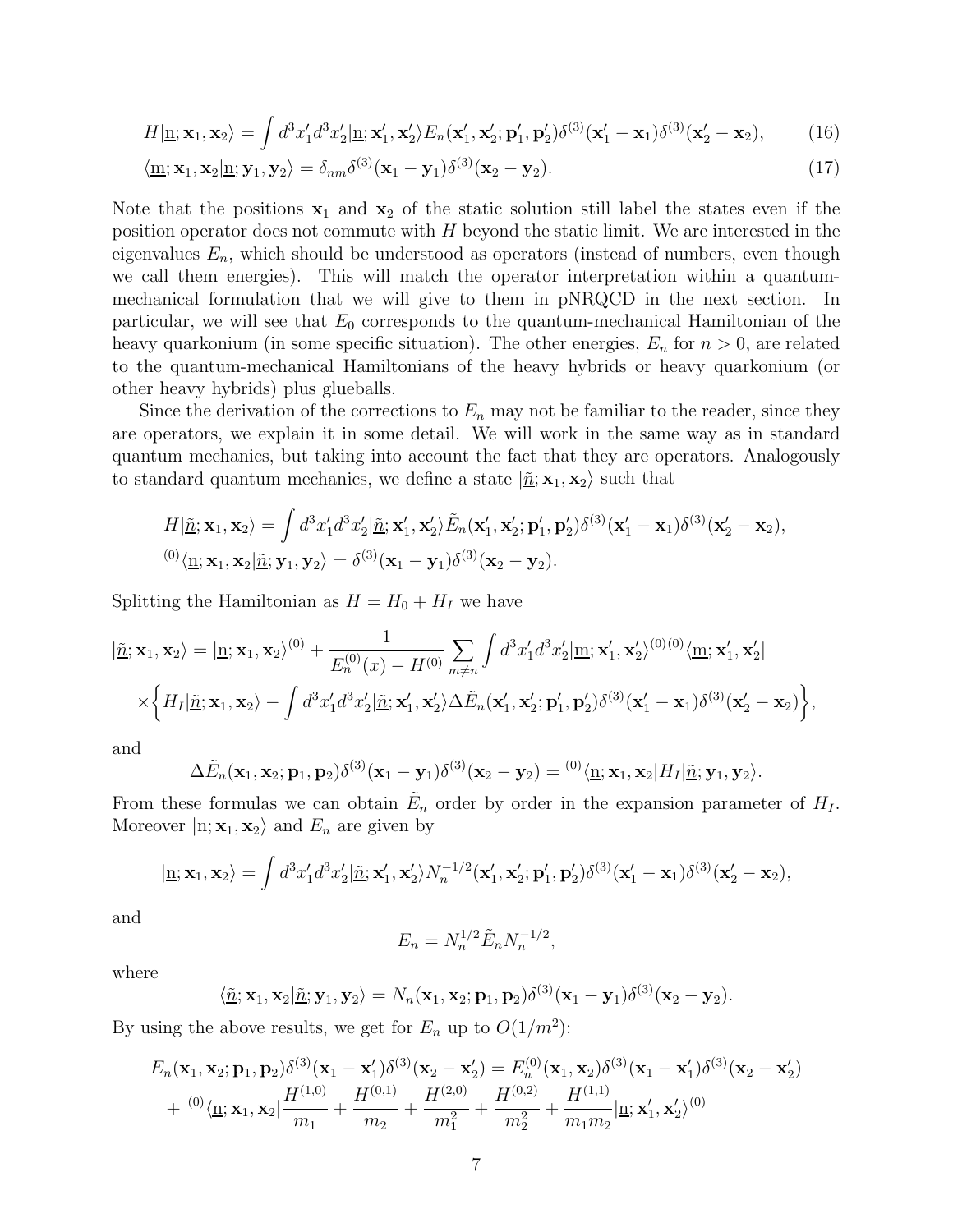<span id="page-7-0"></span>
$$
- \frac{1}{2} \sum_{k \neq n} \int d^3 y_1 d^3 y_2^{(0)} \langle \mathbf{\underline{n}}; \mathbf{x}_1, \mathbf{x}_2 | \frac{H^{(1,0)}}{m_1} + \frac{H^{(0,1)}}{m_2} | \mathbf{\underline{k}}; \mathbf{y}_1, \mathbf{y}_2 \rangle^{(0)} \times \frac{\times^{(0)} \langle \mathbf{\underline{k}}; \mathbf{y}_1, \mathbf{y}_2 | \frac{H^{(1,0)}}{m_1} + \frac{H^{(0,1)}}{m_2} | \mathbf{\underline{n}}; \mathbf{x}_1', \mathbf{x}_2' \rangle^{(0)} \times \left( \frac{1}{E_k^{(0)}(\mathbf{y}_1, \mathbf{y}_2) - E_n^{(0)}(\mathbf{x}_1', \mathbf{x}_2')} + \frac{1}{E_k^{(0)}(\mathbf{y}_1, \mathbf{y}_2) - E_n^{(0)}(\mathbf{x}_1, \mathbf{x}_2)} \right).
$$
(18)

The expansion of  $E_n$  in inverse powers of the mass can be organized up to  $O(1/m^2)$  as follows:

$$
E_n = E_n^{(0)} + \frac{E_n^{(1,0)}}{m_1} + \frac{E_n^{(0,1)}}{m_2} + \frac{E_n^{(2,0)}}{m_1^2} + \frac{E_n^{(0,2)}}{m_2^2} + \frac{E_n^{(1,1)}}{m_1 m_2}.
$$
 (19)

From Eq. [\(18\)](#page-6-0)and Eqs. ([10\)](#page-4-0)–([13](#page-4-0)), by using the identities (here and in the rest of the paper, if not explicitly stated, the dependence on  $x_1$  and  $x_2$  is understood):

a) 
$$
^{(0)}\langle n|\mathbf{D}_1|n\rangle^{(0)} = \nabla_1,
$$
  
\nb)  $^{(0)}\langle n|\mathbf{D}_1|j\rangle^{(0)} = \frac{^{(0)}\langle n|g\mathbf{E}_1|j\rangle^{(0)}}{E_n^{(0)} - E_j^{(0)}},$   
\nc)  $^{(0)}\langle n|\mathbf{D}_1|j\rangle^{(0)} = -(\nabla_1 E_n^{(0)}),$   
\nd)  $^{(0)}\langle n|\mathbf{D}_{c2}|j\rangle^{(0)} = -\frac{^{(0)}\langle n|g\mathbf{E}_2^T|j\rangle^{(0)}}{E_n^{(0)} - E_j^{(0)}} \forall n \neq j,$   
\ne)  $^{(0)}\langle n|g\mathbf{E}_1|n\rangle^{(0)} = -(\nabla_1 E_n^{(0)}),$   
\nf)  $^{(0)}\langle n|g\mathbf{E}_2^T|n\rangle^{(0)} = (\nabla_2 E_n^{(0)}),$ 

where  $F_j \equiv F(\mathbf{x}_j)$ ,  $\nabla_j = \nabla_{\mathbf{x}_j}$ ,  $D_{cj} = \nabla_j + ig \mathbf{A}_j^T$ , and the transpose refers to the color matrices, we obtain at  $O(1/m)$ :

$$
E_n^{(1,0)} = \frac{1}{2} \sum_{k \neq n} \left| \frac{\binom{0}{k} g \mathbf{E}_1 | n \rangle^{(0)}}{E_n^{(0)} - E_k^{(0)}} \right|^2, \qquad E_n^{(0,1)} = \frac{1}{2} \sum_{k \neq n} \left| \frac{\binom{0}{k} g \mathbf{E}_2^T | n \rangle^{(0)}}{E_n^{(0)} - E_k^{(0)}} \right|^2. \tag{20}
$$

By using translational invariance one can see that  $E_n^{(1,0)}$  and  $E_n^{(0,1)}$  only depend on the relative distance r. Moreover, by using the symmetries of the static solutions, we can also see that  $E_n^{(1,0)} = E_n^{(0,1)}$ . The expressions (20) were first derived in Ref. [\[5](#page-23-0)].

At  $O(1/m^2)$ , we obtain

$$
E_n^{(2,0)} = -\frac{c_D^{(1) \prime}}{8}{}^{(0)} \langle n | [\mathbf{D}_1 \cdot, g\mathbf{E}_1] | n \rangle^{(0)} + \frac{c_F^{(1)2}}{4} \sum_{k \neq n} \frac{O(\langle n | g\mathbf{B}_1 | k \rangle^{(0)} \cdot O(\langle k | g\mathbf{B}_1 | n \rangle^{(0)}}{E_n^{(0)} - E_k^{(0)}} + \frac{1}{2} \sum_{k \neq n} \left[ \left\{ p_1^i p_1^j, \frac{O(\langle n | g\mathbf{E}_1^i | k \rangle^{(0)} O(\langle k | g\mathbf{E}_1^j | n \rangle^{(0)}}{E_n^{(0)} - E_k^{(0)})^3} \right\} + \left( \nabla_1^i \nabla_1^j \frac{O(\langle n | g\mathbf{E}_1^i | k \rangle^{(0)} O(\langle k | g\mathbf{E}_1^j | n \rangle^{(0)}}{E_n^{(0)} - E_k^{(0)})^3} \right) + 2 \sum_{j,\ell \neq n} \frac{O(\langle n | g\mathbf{E}_1^i | j \rangle^{(0)} O(\langle k | g\mathbf{E}_1^i | k \rangle^{(0)} O(\langle k | g\mathbf{E}_1^j | \ell \rangle^{(0)} O(\langle k | g\mathbf{E}_1^j | n \rangle^{(0)}}{E_n^{(0)} - E_j^{(0)})^3} + 2 \left( \nabla_1^i \sum_{j \neq n} \frac{O(\langle n | g\mathbf{E}_1^i | k \rangle^{(0)} O(\langle k | g\mathbf{E}_1 | j \rangle^{(0)} \cdot O(\langle k | g\mathbf{E}_1 | n \rangle^{(0)}}{E_n^{(0)} - E_k^{(0)})^3 (E_n^{(0)} - E_j^{(0)})} \right) - \left( \nabla_1^i \frac{O(\langle n | g\mathbf{E}_1^i | k \rangle^{(0)} O(\langle k | g\mathbf{E}_1 | j \rangle^{(0)} \cdot O(\langle k | g\mathbf{E}_1 | n \rangle^{(0)}}{E_n^{(0)} - E_k^{(0)})^3} \right)
$$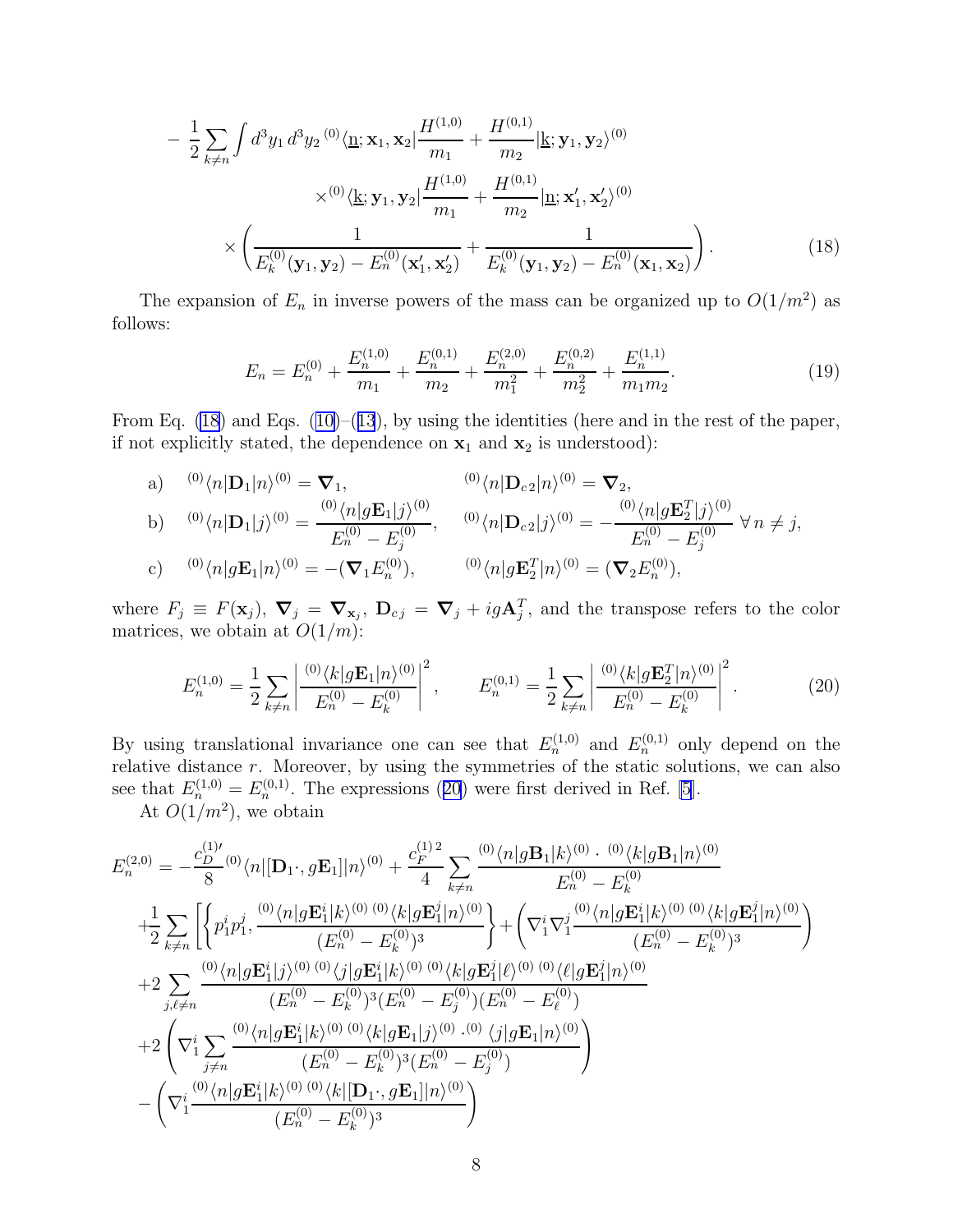<span id="page-8-0"></span>+3 
$$
\left(\nabla_{1}^{i} \frac{^{(0)}\langle n|g\mathbf{E}_{1}^{i}|k\rangle^{(0)} (0)}{(E_{n}^{(0)} - E_{k}^{(0)})^{4}}\n\right) -2 \sum_{j\neq n} \frac{^{(0)}\langle n|g\mathbf{E}_{1}|j\rangle^{(0)} (0)}{(E_{n}^{(0)} - E_{k}^{(0)})^{3}(E_{n}|k\rangle^{(0)} (0)}\n\left(\nabla_{1}^{i}\mathbf{E}_{1}^{j}|n\rangle^{(0)} - E_{j}^{(0)}\n\right) +6 \sum_{j\neq n} \frac{^{(0)}\langle n|g\mathbf{E}_{1}|j\rangle^{(0)} (0)}{(E_{n}^{(0)} - E_{n}^{(0)})^{4}(E_{n}^{(0)} - E_{j}^{(0)})}\n+6 \sum_{j\neq n} \frac{^{(0)}\langle n|g\mathbf{E}_{1}|j\rangle^{(0)} (0)}{(E_{n}^{(0)} - E_{k}^{(0)})^{4}(E_{n}^{(0)} - E_{j}^{(0)})}\n-3 \frac{^{(0)}\langle n|[{\bf D}_{1}, g{\bf E}_{1}]|k\rangle^{(0)} (0)}{(E_{n}^{(0)} - E_{k}^{(0)})^{4}}\n+4 \frac{(\nabla_{1}E_{n}^{(0)}) (0)}{(E_{n}^{(0)} - E_{k}^{(0)})^{4}}\n+4 \frac{(\nabla_{1}E_{n}^{(0)}) (0)}{(E_{n}^{(0)} - E_{k}^{(0)})^{5}}\n+ \frac{1}{2} \frac{^{(0)}\langle n|[{\bf D}_{1}, g{\bf E}_{1}]|k\rangle^{(0)} (0)}{(E_{n}^{(0)} - E_{k}^{(0)})^{5}}\n+ \frac{1}{2} \frac{^{(0)}\langle n|[{\bf D}_{1}, g{\bf E}_{1}]|k\rangle^{(0)} (0)}{(E_{n}^{(0)} - E_{k}^{(0)})^{3}}\n- d_{3}^{(1)}f_{abc} \int d^{3}x g^{(0)}\langle n|G_{\mu\nu}^{a}(x)G_{\mu\alpha}^{b}(x)G_{\nu\alpha}^{c}(x)|n\rangle^{(0)}\n+ \frac{c_{F}^{(1)}}{2} \sum_{k\neq n} \left\{\nabla_{1}^{i}, \frac{(0)}{\langle n|
$$

and

$$
E_n^{(1,1)} = \sum_{k \neq n} \left[ -\left\{ p_1^i p_2^j, \frac{(0) \langle n|g\mathbf{E}_1^i|k\rangle^{(0)} (0) \langle k|g\mathbf{E}_2^{jT}|n\rangle^{(0)}}{(E_n^{(0)} - E_k^{(0)})^3} \right\} - \left( \nabla_1^i \nabla_2^j \frac{(0) \langle n|g\mathbf{E}_1^i|k\rangle^{(0)} (0) \langle k|g\mathbf{E}_2^{jT}|n\rangle^{(0)}}{(E_n^{(0)} - E_k^{(0)})^3} \right) + 2 \sum_{j,\ell \neq n} \frac{(0) \langle n|g\mathbf{E}_1^i|j\rangle^{(0)} (0) \langle j|g\mathbf{E}_1^i|k\rangle^{(0)} (0) \langle k|g\mathbf{E}_2^{jT}|l\rangle^{(0)} (0) \langle \ell|g\mathbf{E}_2^{jT}|n\rangle^{(0)}}{(E_n^{(0)} - E_k^{(0)})^3 (E_n^{(0)} - E_j^{(0)}) (E_n^{(0)} - E_\ell^{(0)})} + \left( \nabla_1^i \sum_{j \neq n} \frac{(0) \langle n|g\mathbf{E}_1^i|k\rangle^{(0)} (0) \langle k|g\mathbf{E}_2^T|j\rangle^{(0)} (0) \langle j|g\mathbf{E}_2^T|n\rangle^{(0)}}{(E_n^{(0)} - E_k^{(0)})^3 (E_n^{(0)} - E_j^{(0)})} \right) - \left( \nabla_2^i \sum_{j \neq n} \frac{(0) \langle n|g\mathbf{E}_1|j\rangle^{(0)} (0) \langle k|g\mathbf{E}_1^i|k\rangle^{(0)} (0) \langle k|g\mathbf{E}_2^i|n\rangle^{(0)}}{(E_n^{(0)} - E_k^{(0)})^3 (E_n^{(0)} - E_j^{(0)})} \right) + \frac{1}{2} \left( \nabla_1^i \frac{(0) \langle n|g\mathbf{E}_1^i|k\rangle^{(0)} (0) \langle k|[\mathbf{D}_{c2}, g\mathbf{E}_2^T]|n\rangle^{(0)}}{(E_n^{(0)} - E_k^{(0)})^3} \right) + \frac{1}{2} \left( \nabla_2^i \frac{(0) \langle n|
$$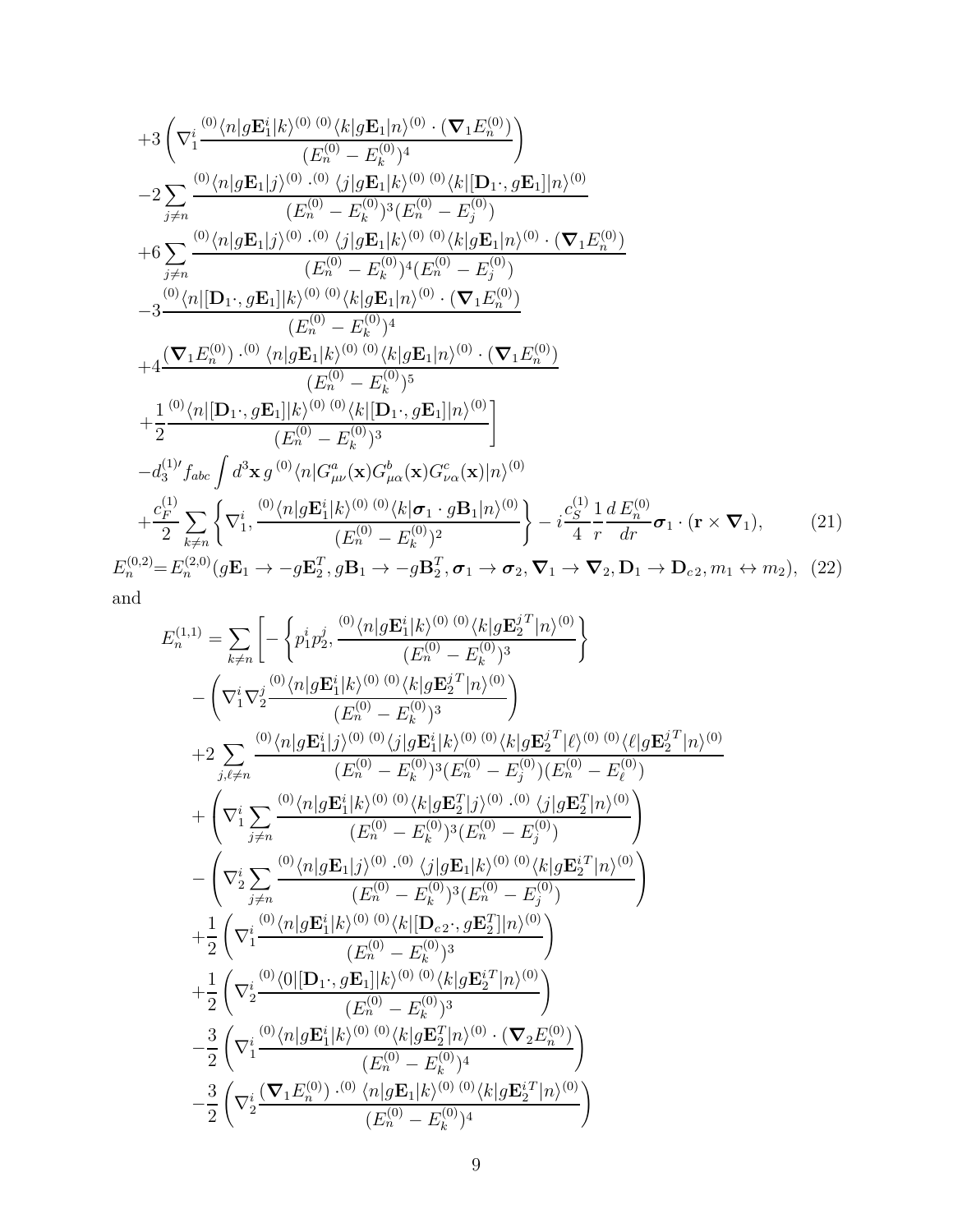<span id="page-9-0"></span>+ 
$$
\sum_{j\neq n} \frac{\frac{(0)}{\langle n|g\mathbf{E}_{1}|j\rangle^{(0)}} \cdot \frac{(0)}{\langle j|g\mathbf{E}_{1}|k\rangle^{(0)}} \cdot \frac{(0)}{\langle k|^{(0)}-E_{k}^{(0)}\rangle^{3}} \cdot E_{n}^{(0)} - E_{n}^{(0)}\rangle}{(E_{n}^{(0)}-E_{n}^{(0)})^{3}(E_{n}^{(0)}-E_{n}^{(0)})}
$$
\n- 
$$
\sum_{j\neq n} \frac{\frac{(0)}{\langle n|[\mathbf{D}_{1},g\mathbf{E}_{1}]|k\rangle^{(0)}} \cdot \frac{(0)}{\langle k|g\mathbf{E}_{2}^{T}|j\rangle^{(0)}} \cdot \frac{(0)}{\langle k|g\mathbf{E}_{2}^{T}|n\rangle^{(0)}}}{(E_{n}^{(0)}-E_{n}^{(0)})^{3}(E_{n}^{(0)}-E_{n}^{(0)})}
$$
\n+ 
$$
3\sum_{j\neq n} \frac{\frac{(0)}{\langle n|g\mathbf{E}_{1}|j\rangle^{(0)}} \cdot \frac{(0)}{\langle k|g\mathbf{E}_{1}|k\rangle^{(0)}} \cdot \frac{(0)}{\langle k|g\mathbf{E}_{2}^{T}|j\rangle^{(0)}} \cdot \frac{(0)}{\langle k|g\mathbf{E}_{2}^{T}|j\rangle^{(0)}}}{(E_{n}^{(0)}-E_{n}^{(0)})^{4}(E_{n}^{(0)}-E_{n}^{(0)})}
$$
\n+ 
$$
3\sum_{j\neq n} \frac{(\nabla_{1}E_{n}^{(0)}) \cdot \frac{(0)}{\langle k|g\mathbf{E}_{1}^{T}|k\rangle^{(0)}} \cdot \frac{(0)}{\langle k|g\mathbf{E}_{2}^{T}|j\rangle^{(0)}} \cdot \frac{(0)}{\langle k|g\mathbf{E}_{2}^{T}|n\rangle^{(0)}}}{(E_{n}^{(0)}-E_{n}^{(0)})^{4}}
$$
\n+ 
$$
\frac{3}{2} \frac{(\nabla_{1}E_{n}^{(0)}) \cdot \frac{(0)}{\langle k|g\mathbf{E}_{1}|k\rangle^{(0)}} \cdot \frac{(0)}{\langle k|g\mathbf{E}_{2}^{T}|n\rangle^{(0)}} \cdot \frac{(0)}{\langle k|g\mathbf{E}_{2}^{T}|n\rangle^{(0)}}}{(E_{n}^{
$$

Theabove equations  $(20)$  $(20)$ – $(23)$  $(23)$  give the energies of the gluonic excitations between heavy quarks within an expansion in  $1/m$  up to  $O(1/m^2)$ . From these expressions, in the case of the ground state  $(n = 0)$ , we will derive, in section [V,](#page-12-0) the equivalent Wilson loop expressions.

A similar approach has been used in Ref.[[17\]](#page-23-0) in order to derive, from the QCD Hamiltonian in the Coulomb gauge, the spin-dependent part of the potential up to  $O(1/m^2)$ . However, the behaviour at scales of  $O(m)$  was not correctly incorporated there. If we take our NRQCD matching coefficients at tree level and neglect the tree-level annihilation contributions in the equal-mass case, we find agreement for the spin-dependent potentials (up to some transpose color matrices). Nevertheless, our general expression [\(18](#page-6-0)) differs from the one used in[[17](#page-23-0)], which, in general, will not give the correct spin-independent potentials. This has to do, in our opinion, with the fact that in order to derive Eq. ([18](#page-6-0)) one has to deal with operators rather than with numbers.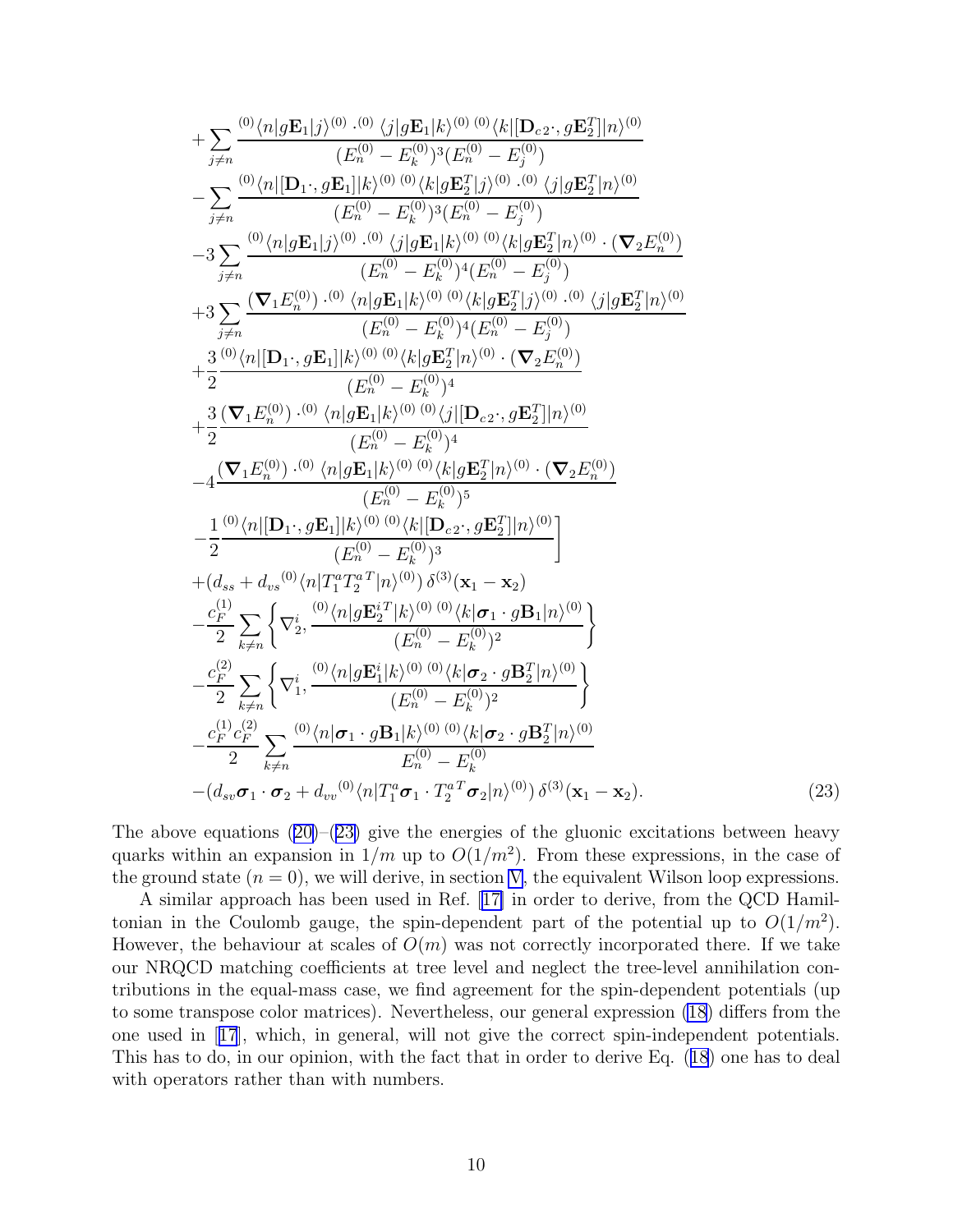#### IV. PNRQCD

In the previous section we have studied the static limit of NRQCD and its corrections within a  $1/m$  expansion. Let us now connect those results with pNRQCD.

In the static limit, the gap between different states at fixed **r** will depend on the dimensionless parameter  $\Lambda_{\rm QCD}r$ . In a general situation, there will be a set of states  $\{n_{us}\}$  such that  $E_{n_{\text{us}}}^{(0)}(r) \sim mv^2$  for the typical r of the actual physical system. We denote these states as ultrasoft. The aim of pNRQCD is to describe the behaviour of the ultrasoft states. Therefore, all the physical degrees of freedom with energies larger than  $mv^2$  will be integrated out from NRQCD in order to obtain pNRQCD. It is in this context that one may work order by order in  $1/m$  (in particular for the kinetic energy), and the calculation of the previous section becomes the matching calculation between NRQCD and pNRQCD and provides a rigorous connection with the adiabatic approximation (this approximation is implicit in all the attempts at deriving the non-perturbative potentials from QCD we are aware of). Whereas this can be justified within a perturbative framework, in the non-perturbative case, we cannot, in general, guarantee the validity of the  $1/m$  expansion and one may think of examples where certain degrees of freedom cannot be integrated out in the  $1/m$  expansion (see [\[29](#page-23-0)]). We believe that this possibility, which, to our knowledge, has never been mentioned before, except in Ref.[[5\]](#page-23-0), deserves further study. Note that this does not have to do with the consideration of ultrasoft effects, which, unlike in earlier approaches, can be readily incorporated within our formalism.

Inthe perturbative situation  $\Lambda_{\text{QCD}} r \ll 1$ , which has been studied in detail in [[4\]](#page-23-0),  $\{n_{us}\}\$ corresponds to a heavy-quark–antiquark state, in either a singlet or an octet configuration, plus gluons and light fermions, all of them with energies of  $O(mv^2)$ . In a non-perturbative situation, which we will generically denote by  $\Lambda_{\text{QCD}} r \sim 1$ , it is not so clear what  $\{n_{us}\}\$ is. One can think of different possibilities. Each of them will give, in principle, different predictions and, therefore, it should be possible to experimentally discriminate among them. In particular, one could consider the situation where, because of a mass gap in QCD, the energy splitting between the ground state and the first gluonic excitation is larger than  $mv^2$ , and, because of chiral symmetry breaking of QCD, Goldstone bosons (pions/kaons) appear. Hence, in this situation,  $\{n_{us}\}\$  would be the ultrasoft excitations about the static ground state (i.e. the solutions of the corresponding Schrödinger equation), which will be named the singlet, plus the Goldstone bosons. If one switches off the light fermions (pure gluodynamics), only the singlet survives and pNRQCD reduces to a pure two-particle NR quantum-mechanical system, usually referred as a pure potential model.

In this paper, we will study the pure singlet sector, with no reference to further ultrasoft degrees of freedom. In this situation, pNRQCD only describes the ultrasoft excitations about the static ground state of NRQCD. In terms of static NRQCD eigenstates, this means that only  $|0; \mathbf{x}_1, \mathbf{x}_2\rangle^{(0)}$  is kept as an explicit degree of freedom whereas  $|\mathbf{n}; \mathbf{x}_1, \mathbf{x}_2\rangle^{(0)}$  with  $n \neq 0$ are integrated out<sup>1</sup>. This provides the only dynamical degree of freedom of the theory.

<sup>&</sup>lt;sup>1</sup>In fact, we are only integrating out states with energies larger than  $mv^2$  and all the states with  $n \neq 0$  will be understood in this way throughout the paper. Since, in practice, we are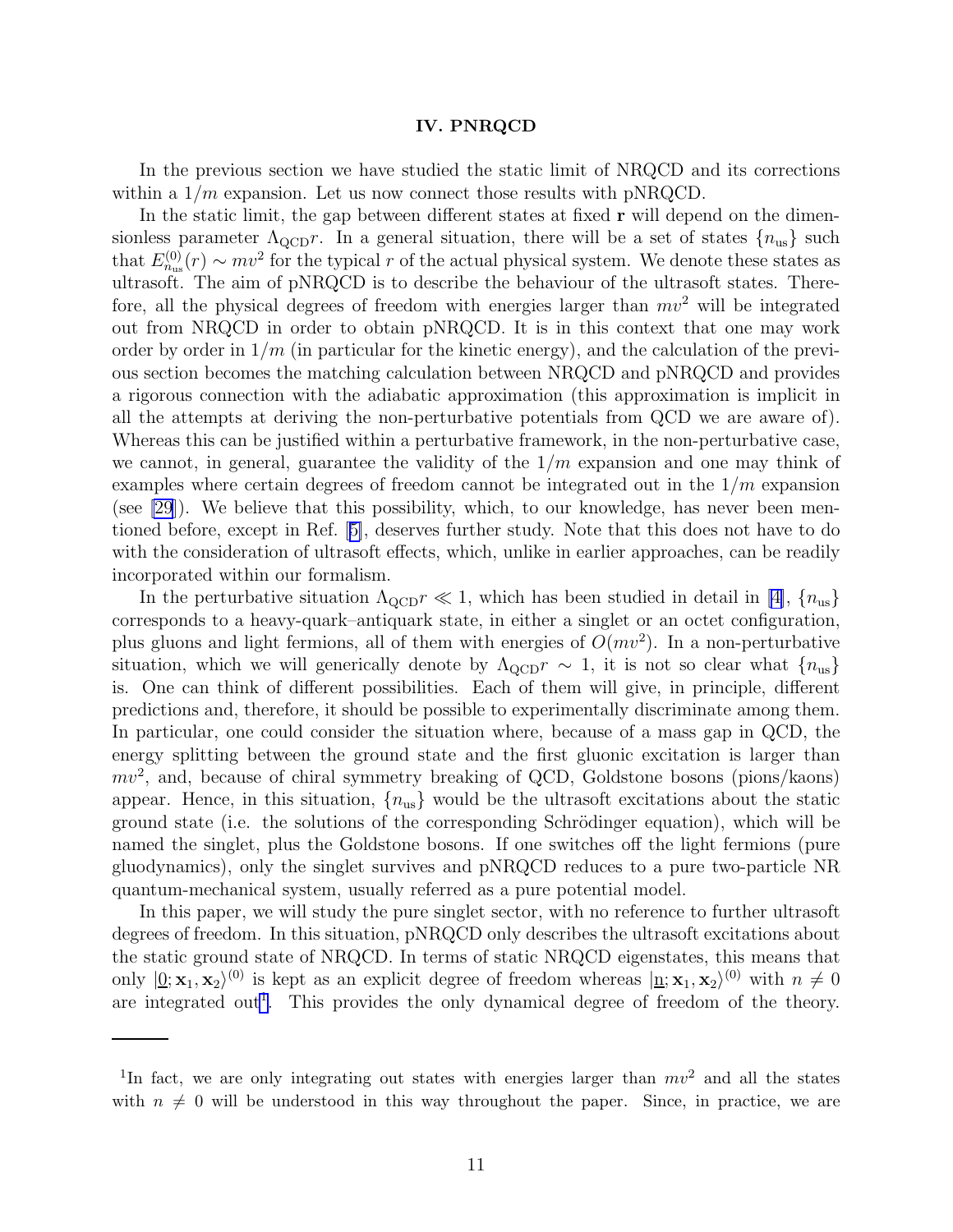<span id="page-11-0"></span>It is described by means of a bilinear colour singlet field,  $S(\mathbf{x}_1, \mathbf{x}_2, t)$ , which has the same quantum numbers and transformation properties under symmetries as the static ground state of NRQCD in the one-quark–one-antiquark sector. In the above situation, the Lagrangian of pNRQCD reads

$$
\mathcal{L}_{\text{pNRQCD}} = S^{\dagger} \left( i \partial_0 - h_s(\mathbf{x}_1, \mathbf{x}_2, \mathbf{p}_1, \mathbf{p}_2) \right) S, \tag{24}
$$

where  $h_s$  is the Hamiltonian of the singlet (actually  $h_s$  is only a function of  $\mathbf{r}, \mathbf{p}_1, \mathbf{p}_2$ , which is analytic in the two last operators but typically contains non-analyticities in r),  $\mathbf{p}_1 = -i\nabla_{\mathbf{x}_1}$ and  $\mathbf{p}_2 = -i\mathbf{\nabla}_{\mathbf{x}_2}$ . It has the following expansion up to order  $1/m^2$ :

$$
h_s(\mathbf{x}_1, \mathbf{x}_2, \mathbf{p}_1, \mathbf{p}_2) = \frac{\mathbf{p}_1^2}{2m_1} + \frac{\mathbf{p}_2^2}{2m_2} + V^{(0)} + \frac{V^{(1,0)}}{m_1} + \frac{V^{(0,1)}}{m_2} + \frac{V^{(2,0)}}{m_1^2} + \frac{V^{(0,2)}}{m_2^2} + \frac{V^{(1,1)}}{m_1 m_2}.
$$
 (25)

The integration of higher excitations is trivial using the basis  $|\mathbf{n}; \mathbf{x}_1, \mathbf{x}_2\rangle$  since, in this case, they are decoupled from  $|0; \mathbf{x}_1, \mathbf{x}_2\rangle$ . Then, the matching of NRQCD to pNRQCD consists in renaming things in a way such that pNRQCD reproduces the matrix elements of NRQCD for the ground state, and, in particular, the energy. This fixes the matching condition

$$
E_0(\mathbf{x}_1, \mathbf{x}_2, \mathbf{p}_1, \mathbf{p}_2) = h_s(\mathbf{x}_1, \mathbf{x}_2, \mathbf{p}_1, \mathbf{p}_2).
$$
\n(26)

Although our main concern in this paper is to provide a well-controlled derivation of the potential for the heavy quarkonium, we would like to say a few words about the expressions  $E_n$  ( $n \neq 0$ ) we have found in the previous section. In the static limit, the different  $E_n^{(0)}$  $(n \neq 0)$  are identified with the static potentials to be used in a Schrödinger equation to obtain the spectra of the bound systems composed of a heavy quark and an antiquark (plus glueballs) different from the heavy quarkonium such as, for instance, heavy hybrids. This assignment is argued within the adiabatic approximation and corresponds to what is actually done in lattice simulations[[28](#page-23-0)]. In this respect, since we have given a systematic method to obtain the corrections to the energy within a  $1/m$  expansion, the energies  $E_n$  correspond to the quantum-mechanical Hamiltonians of the different bound systems made by a heavy quark and an antiquark (up to glueballs) and the  $1/m$  and  $1/m<sup>2</sup>$  terms should be understood as the relativistic corrections to the static potentials. It is still an open problem if this procedure is the sensible thing to do for heavy hybrids, if (and whichever) other possibilities may occur, and if these potentials, like the heavy quarkonium potential, may eventually be written in terms of Wilson loops. We will not deal with these problems here, which, however, deserve further investigations. We refer to[[3\]](#page-23-0) for related discussions.

integrating over all the states, if we are in the situation where some states, different from the singlet, are ultrasoft, these have to be subtracted later on. This is analogous to what happens in the perturbative situation, where the subtraction is done order by order in the multipole expansion. In this situation our calculation should be understood as the leading term in the multipole expansion.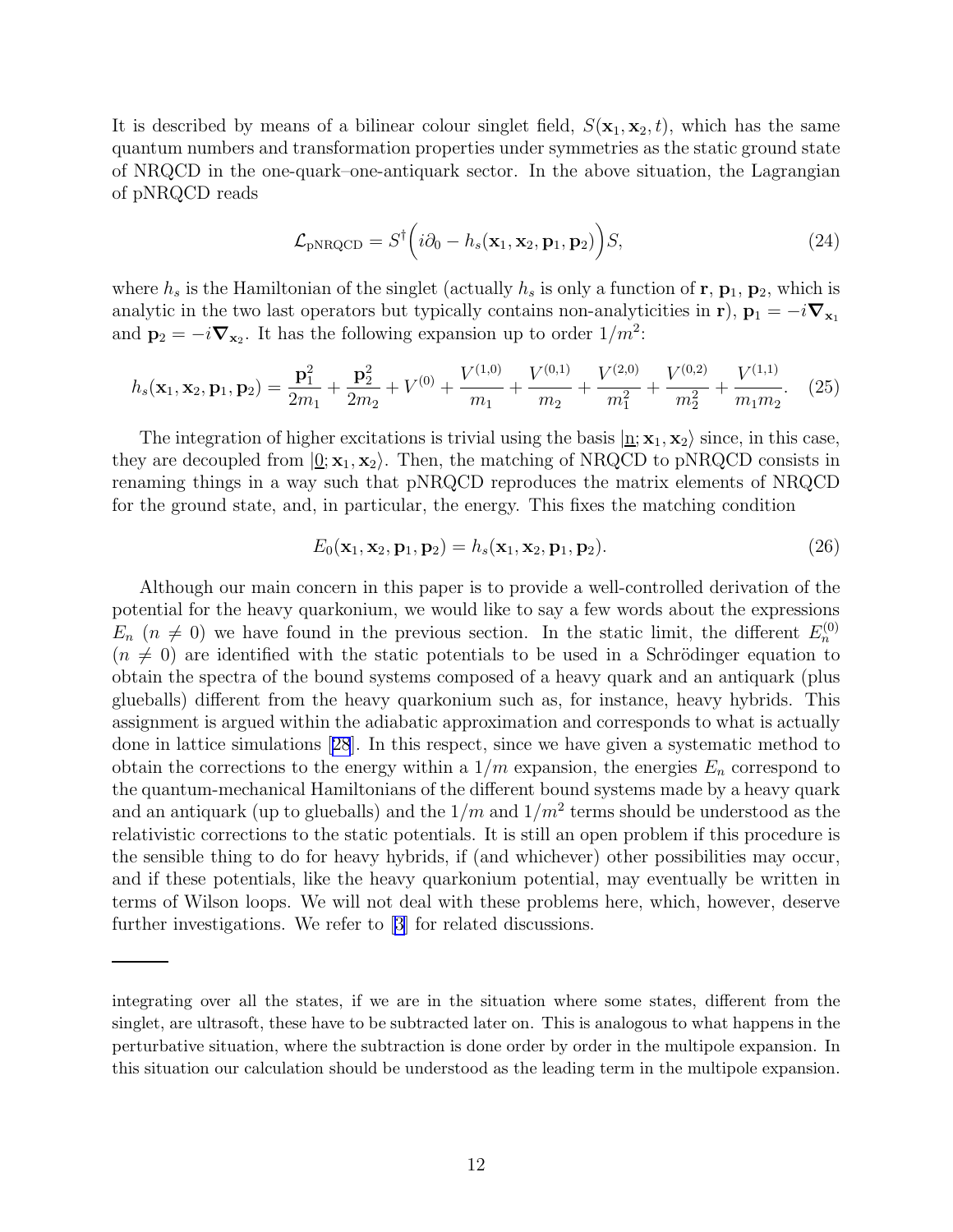#### V. HEAVY QUARKONIUM POTENTIAL AND WILSON LOOPS

<span id="page-12-0"></span>In this section we express the heavy-quarkonium potential in terms of Wilson-loop operators. These kinds of expressions are quite convenient for lattice simulations or for QCDvacuum-model studies (see, for instance, [\[14,16](#page-23-0)]). We shall use the following definitions. The angular brackets  $\langle \ldots \rangle$  will stand for the average value over the Yang–Mills action,  $W_{\Box}$  for the rectangular static Wilson loop of dimensions  $r \times T_W$ :

$$
W_{\Box} \equiv \mathcal{P} \exp \left\{-ig \oint_{r \times T_W} dz^{\mu} A_{\mu}(z)\right\},\,
$$

and  $\langle \ldots \rangle \equiv \langle \ldots W_{\Box} \rangle / \langle W_{\Box} \rangle$ ; P is the path-ordering operator. Moreover, we define the connected Wilson loop with  $O_1(t_1)$ ,  $O_2(t_2)$ , ...,  $O_n(t_n)$  operator insertions for  $T_W/2 \ge t_1 \ge$  $t_2 \geq \ldots \geq t_n \geq -T_W/2$  by:

$$
\langle O_{1}(t_{1})O_{2}(t_{2})\rangle_{c} = \langle O_{1}(t_{1})O_{2}(t_{2})\rangle - \langle O_{1}(t_{1})\rangle \langle O_{2}(t_{2})\rangle, \tag{27}
$$
\n
$$
\langle O_{1}(t_{1})O_{2}(t_{2})O_{3}(t_{3})\rangle_{c} = \langle O_{1}(t_{1})O_{2}(t_{2})O_{3}(t_{3})\rangle \tag{27}
$$
\n
$$
-\langle O_{1}(t_{1})\rangle \langle O_{2}(t_{2})O_{3}(t_{3})\rangle_{c} - \langle O_{1}(t_{1})O_{2}(t_{2})\rangle_{c} \langle O_{3}(t_{3})\rangle - \langle O_{1}(t_{1})\rangle \langle O_{2}(t_{2})\rangle \langle O_{3}(t_{3})\rangle, \tag{28}
$$
\n
$$
\langle O_{1}(t_{1})O_{2}(t_{2})O_{3}(t_{3})O_{4}(t_{4})\rangle_{c} = \langle O_{1}(t_{1})O_{2}(t_{2})O_{3}(t_{3})O_{4}(t_{4})\rangle \tag{29}
$$
\n
$$
-\langle O_{1}(t_{1})\rangle \langle O_{2}(t_{2})O_{3}(t_{3})O_{4}(t_{4})\rangle_{c} - \langle O_{1}(t_{1})O_{2}(t_{2})\rangle_{c} \langle O_{3}(t_{3})O_{4}(t_{4})\rangle_{c} - \langle O_{1}(t_{1})O_{2}(t_{2})O_{3}(t_{3})\rangle_{c} \langle O_{4}(t_{4})\rangle - \langle O_{1}(t_{1})\rangle \langle O_{2}(t_{2})\rangle \langle O_{3}(t_{3})O_{4}(t_{4})\rangle_{c} - \langle O_{1}(t_{1})\rangle \langle O_{2}(t_{2})O_{3}(t_{3})\rangle_{c} \langle O_{4}(t_{4})\rangle - \langle O_{1}(t_{1})\rangle \langle O_{2}(t_{2})\rangle_{c} \langle O_{3}(t_{3})\rangle \langle O_{4}(t_{4})\rangle - \langle O_{1}(t_{1})O_{2}(t_{2})\rangle_{c} \langle O_{3}(t_{3})\rangle \langle O_{4}(t_{4})\rangle - \langle O_{1}(t_{1})\rangle \langle O_{2}(t_{2})\rangle \langle O_{3}(t_{3})\rangle \langle O_{4}(t_{4})\rangle - \langle O_{1}(t
$$

We also define in a short-hand notation

· · ·

$$
\lim_{T \to \infty} \equiv \lim_{T \to \infty} \lim_{T_W \to \infty},\tag{30}
$$

where  $T_W$  is the time length of the Wilson loop and T the time length appearing in the time integrals. By performing first the  $T_W \to \infty$ , the averages  $\langle \langle \ldots \rangle \rangle$  become independent of  $T_W$ and thus invariant under global time translations.

By using the matching condition([26\)](#page-11-0) and the quantum-mechanical expressions [\(20\)](#page-7-0), it has already been proved in [\[5](#page-23-0)] that the quarkonium singlet static potential and the  $O(1/m)$ potential can be expressed in terms of Wilson loops with field strength insertions in it as

$$
V^{(0)}(r) = \lim_{T \to \infty} \frac{i}{T} \ln \langle W_{\square} \rangle, \tag{31}
$$

$$
V^{(1,0)}(r) = -\frac{1}{2} \lim_{T \to \infty} \int_0^T dt \, t \, \langle \langle g \mathbf{E}_1(t) \cdot g \mathbf{E}_1(0) \rangle \rangle_c. \tag{32}
$$

Owing to invariance under charge conjugation plus  $m_1 \leftrightarrow m_2$  transformation we have

$$
V^{(1,0)}(r) = V^{(0,1)}(r).
$$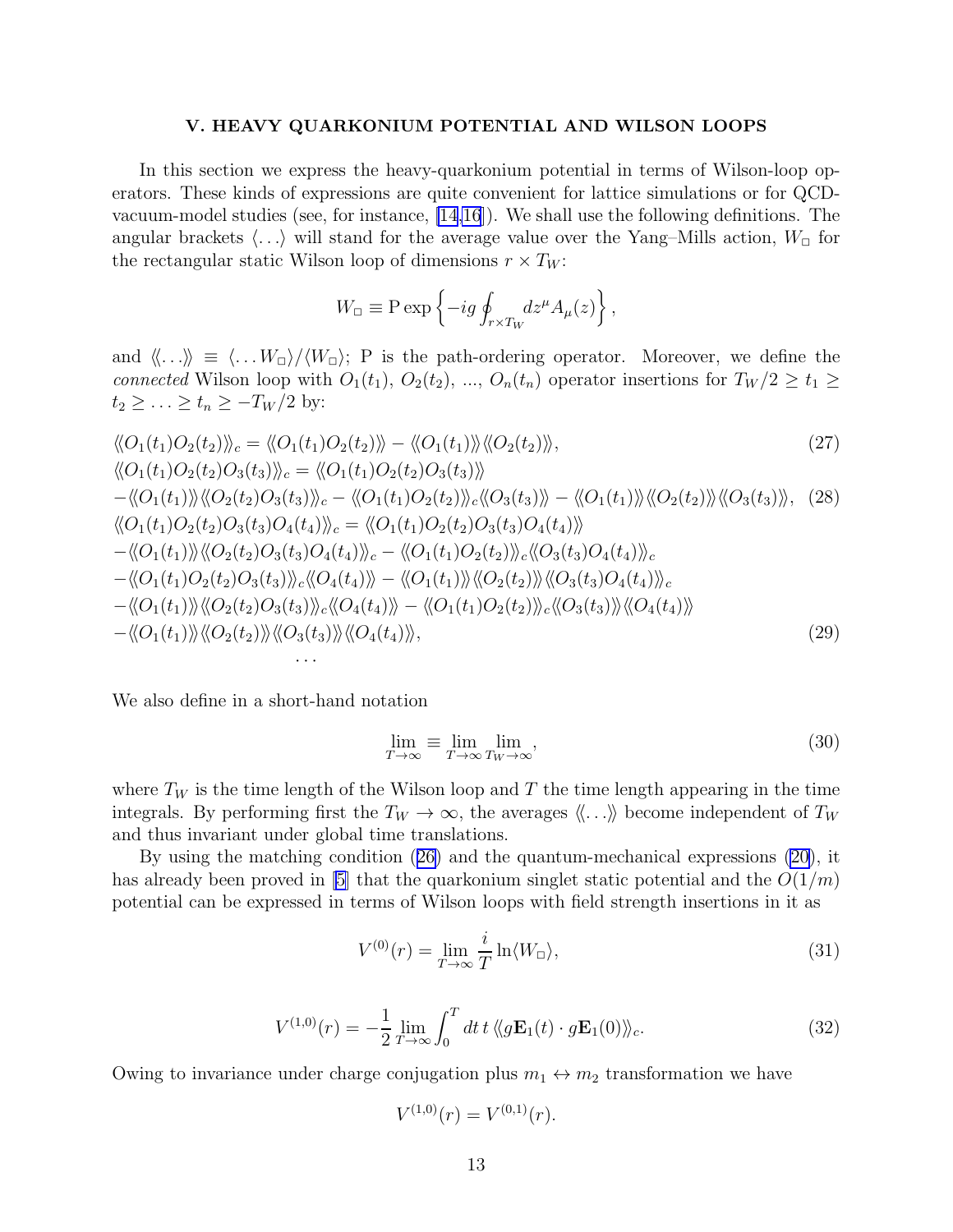The way to prove the equivalence of Eq. [\(32\)](#page-12-0) and Eq. [\(20\)](#page-7-0) has been discussed in Ref.[[5\]](#page-23-0), where more details can be found. Here we only mention that this equivalence proof as well as the following ones can be done straightforwardly by inserting complete sets of intermediate states in the Wilson loop operators and by explicitly computing the time integrals.

Let us now consider the terms of  $O(1/m^2)$ . It is convenient to split them in a spindependent and a spin-independent part. For the  $V^{(2,0)}$  and  $V^{(0,2)}$  potentials we define

$$
V^{(2,0)} = V_{SD}^{(2,0)} + V_{SI}^{(2,0)}, \qquad V^{(0,2)} = V_{SD}^{(0,2)} + V_{SI}^{(0,2)}.
$$
 (33)

The spin-independent terms can be written as

$$
V_{SI}^{(2,0)} = \frac{1}{2} \left\{ \mathbf{p}_1^2, V_{\mathbf{p}^2}^{(2,0)}(r) \right\} + \frac{V_{\mathbf{L}^2}^{(2,0)}(r)}{r^2} \mathbf{L}_1^2 + V_r^{(2,0)}(r), \tag{34}
$$

and

$$
V_{SI}^{(0,2)} = \frac{1}{2} \left\{ \mathbf{p}_2^2, V_{\mathbf{p}^2}^{(0,2)}(r) \right\} + \frac{V_{\mathbf{L}^2}^{(0,2)}(r)}{r^2} \mathbf{L}_2^2 + V_r^{(0,2)}(r), \tag{35}
$$

where  $L_1 \equiv r \times p_1$  and  $L_2 \equiv r \times p_2$ . Note that neither  $L_1$  nor  $L_2$  corresponds to the orbital angular momentum of the particle and antiparticle. By using invariance under charge conjugation plus  $m_1 \leftrightarrow m_2$  transformation, we obtain

$$
V_{\mathbf{p}^2}^{(2,0)}(r) = V_{\mathbf{p}^2}^{(0,2)}(r), \qquad V_{\mathbf{L}^2}^{(2,0)}(r) = V_{\mathbf{L}^2}^{(0,2)}(r), \qquad V_r^{(2,0)}(r) = V_r^{(0,2)}(r; m_2 \leftrightarrow m_1). \tag{36}
$$

The spin-dependent part of  $V^{(2,0)}$  is of the type

$$
V_{SD}^{(2,0)} = V_{LS}^{(2,0)}(r)\mathbf{L}_1 \cdot \mathbf{S}_1.
$$
 (37)

Analogously, for the  $V^{(0,2)}$  potential we can write

$$
V_{SD}^{(0,2)} = -V_{LS}^{(0,2)}(r)\mathbf{L}_2 \cdot \mathbf{S}_2.
$$
 (38)

From invariance under charge conjugation plus  $m_1 \leftrightarrow m_2$  transformation, we obtain

$$
V_{LS}^{(2,0)}(r) = V_{LS}^{(0,2)}(r; m_2 \leftrightarrow m_1).
$$

By using Eqs.([26\)](#page-11-0) and [\(21](#page-7-0)) we get, in terms of Wilson loop operators:

$$
V_{\mathbf{p}^2}^{(2,0)}(r) = \frac{i}{2} \hat{\mathbf{r}}^i \hat{\mathbf{r}}^j \lim_{T \to \infty} \int_0^T dt \, t^2 \langle \langle g \mathbf{E}_1^i(t) g \mathbf{E}_1^j(0) \rangle \rangle_c, \tag{39}
$$

$$
V_{\mathbf{L}^{2}}^{(2,0)}(r) = \frac{i}{4} \left( \delta^{ij} - 3 \hat{\mathbf{r}}^{i} \hat{\mathbf{r}}^{j} \right) \lim_{T \to \infty} \int_{0}^{T} dt \, t^{2} \langle \langle g \mathbf{E}_{1}^{i}(t) g \mathbf{E}_{1}^{j}(0) \rangle \rangle_{c}, \tag{40}
$$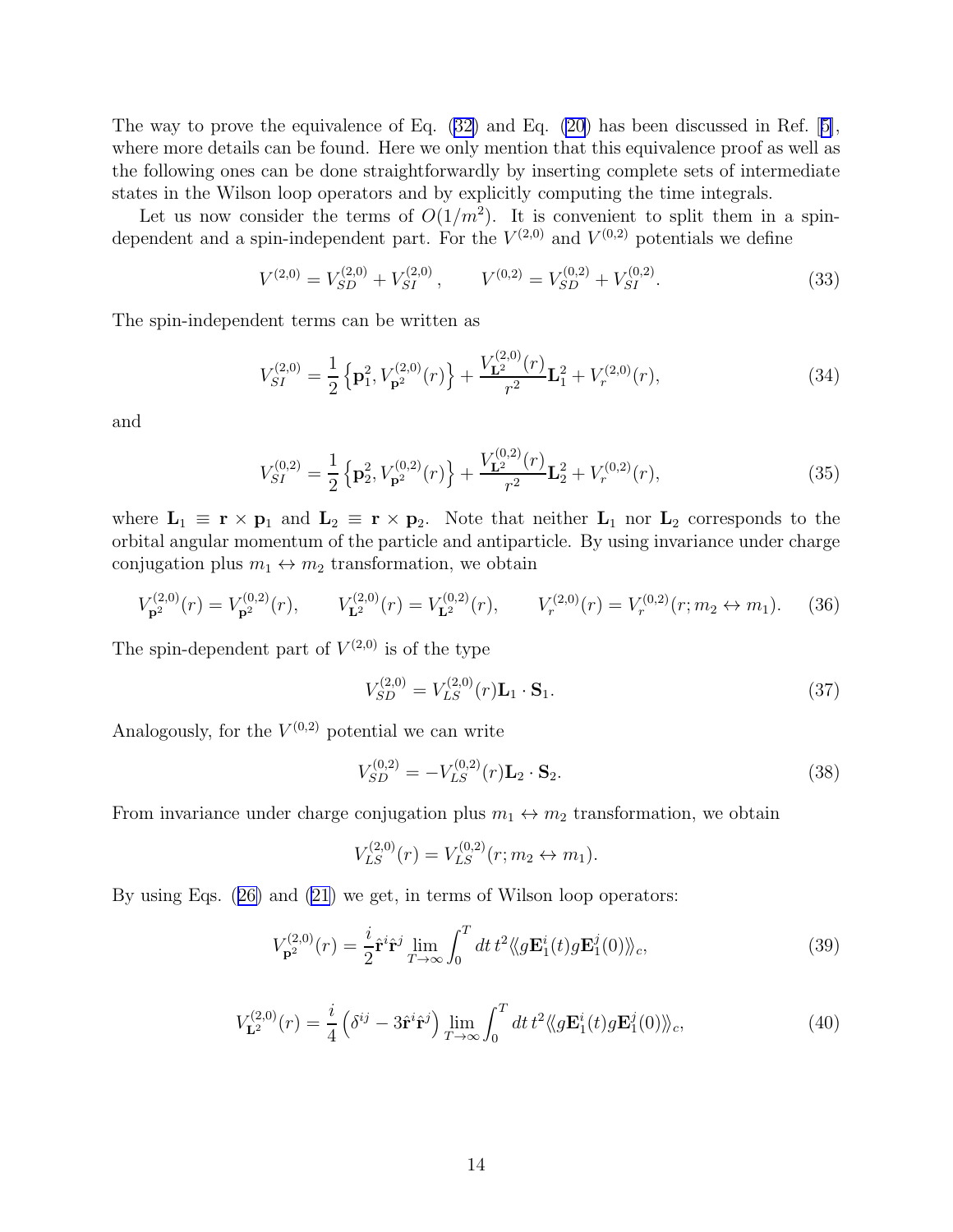$$
V_r^{(2,0)}(r) = -\frac{c_D^{(1)\prime}}{8} \lim_{T_W \to \infty} \langle\!\langle [\mathbf{D}_1, g\mathbf{E}_1](t) \rangle\!\rangle_c
$$
\n
$$
-\frac{ic_F^{(1)\,2}}{4} \lim_{T \to \infty} \int_0^T dt \langle\!\langle g\mathbf{B}_1(t) \cdot g\mathbf{B}_1(0) \rangle\!\rangle_c + \frac{1}{2} (\nabla_r^2 V_{\mathbf{p}^2}^{(2,0)})
$$
\n
$$
-\frac{i}{2} \lim_{T \to \infty} \int_0^T dt_1 \int_0^{t_1} dt_2 \int_0^{t_2} dt_3 (t_2 - t_3)^2 \langle\!\langle g\mathbf{E}_1(t_1) \cdot g\mathbf{E}_1(t_2) g\mathbf{E}_1(t_3) \cdot g\mathbf{E}_1(0) \rangle\!\rangle_c
$$
\n
$$
+\frac{1}{2} \left( \nabla_r^i \lim_{T \to \infty} \int_0^T dt_1 \int_0^{t_1} dt_2 (t_1 - t_2)^2 \langle\!\langle g\mathbf{E}_1^i(t_1) g\mathbf{E}_1(t_2) \cdot g\mathbf{E}_1(0) \rangle\!\rangle_c \right)
$$
\n
$$
-\frac{i}{2} \left( \nabla_r^i V^{(0)} \right) \lim_{T \to \infty} \int_0^T dt_1 \int_0^{t_1} dt_2 (t_1 - t_2)^2 \langle\!\langle g\mathbf{E}_1^i(t_1) g\mathbf{E}_1(t_2) \cdot g\mathbf{E}_1(0) \rangle\!\rangle_c
$$
\n
$$
-\frac{1}{2} \lim_{T \to \infty} \int_0^T dt_1 \int_0^{t_1} dt_2 (t_1 - t_2)^2 \langle\!\langle [\mathbf{D}_1, g\mathbf{E}_1](t_1) g\mathbf{E}_1(t_2) \cdot g\mathbf{E}_1(0) \rangle\!\rangle_c
$$
\n
$$
+\frac{i}{8} \lim_{T \to \infty} \int_0^T dt_1 t^2 \langle\!\langle [\mathbf{D}_1, g\mathbf{E}_1](0) \rangle\!\rangle_c
$$
\n
$$
-\frac{i}{4} \left( \nabla_r
$$

(note that, although, formally the first and last terms depend on the time where the operator insertion is made, this is not so after doing the  $T_W \to \infty$  limit<sup>2</sup>),

$$
V_{LS}^{(2,0)}(r) = -\frac{c_F^{(1)}}{r^2} i \mathbf{r} \cdot \lim_{T \to \infty} \int_0^T dt \, t \, \langle g \mathbf{B}_1(t) \times g \mathbf{E}_1(0) \rangle + \frac{c_S^{(1)}}{2r^2} \mathbf{r} \cdot (\nabla_r V^{(0)}). \tag{42}
$$

For the  $V^{(1,1)}$  potential we define

$$
V^{(1,1)} = V_{SD}^{(1,1)} + V_{SI}^{(1,1)}.
$$
\n(43)

The spin-independent part can be written as

$$
V_{SI}^{(1,1)} = -\frac{1}{2} \left\{ \mathbf{p}_1 \cdot \mathbf{p}_2, V_{\mathbf{p}^2}^{(1,1)}(r) \right\} - \frac{V_{\mathbf{L}^2}^{(1,1)}(r)}{2r^2} (\mathbf{L}_1 \cdot \mathbf{L}_2 + \mathbf{L}_2 \cdot \mathbf{L}_1) + V_r^{(1,1)}(r), \tag{44}
$$

 $2V^{(0)}$  could also be written in a similar way:

$$
V^{(0)} = \frac{1}{2} \int d^3 \mathbf{x} \lim_{T_W \to \infty} \langle \langle (\mathbf{\Pi}^a \mathbf{\Pi}^a + \mathbf{B}^a \mathbf{B}^a) (x) \rangle \rangle.
$$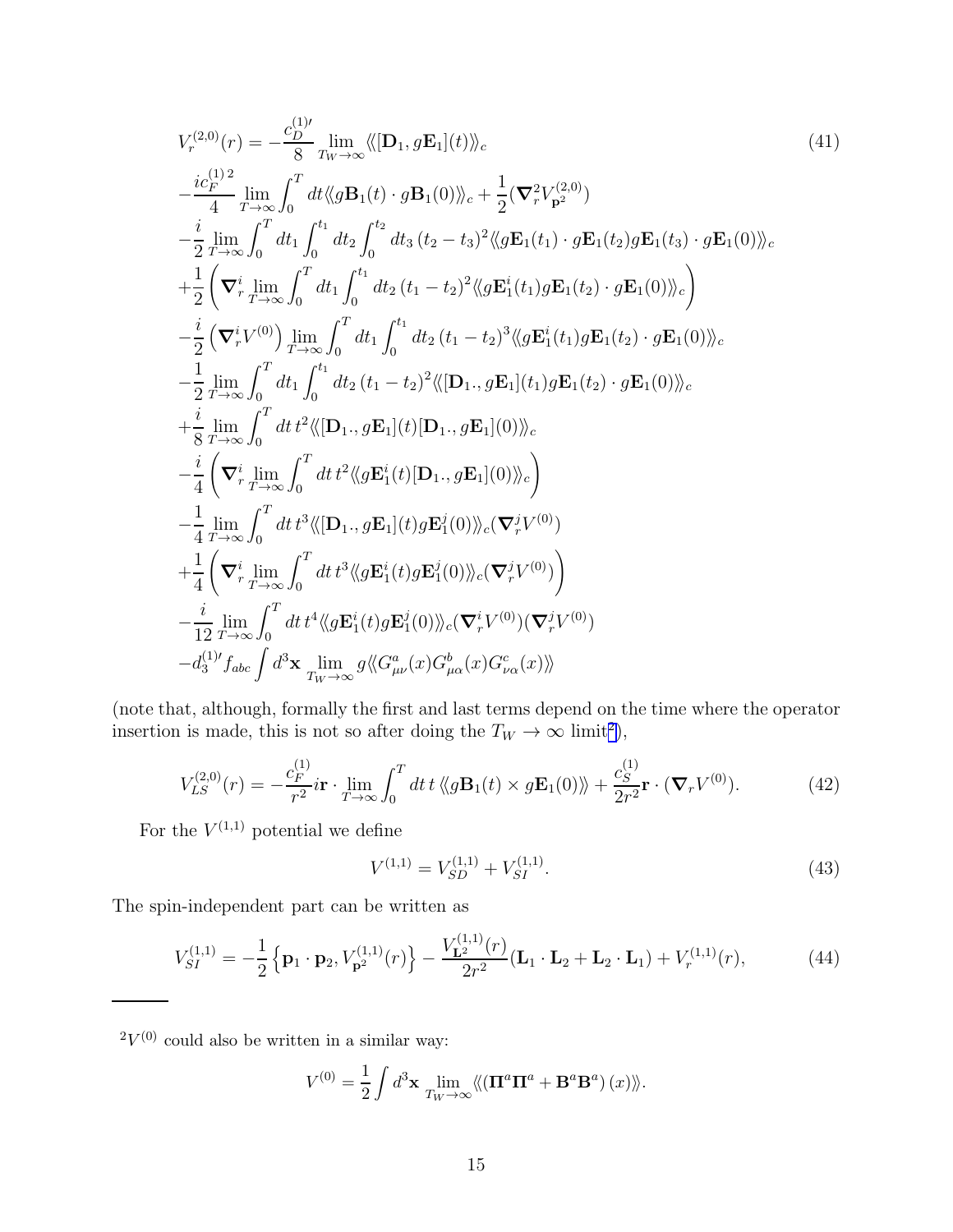while the spin-dependent part contains the following operators:

$$
V_{SD}^{(1,1)} = V_{L_1S_2}^{(1,1)}(r)\mathbf{L}_1 \cdot \mathbf{S}_2 - V_{L_2S_1}^{(1,1)}(r)\mathbf{L}_2 \cdot \mathbf{S}_1 + V_{S^2}^{(1,1)}(r)\mathbf{S}_1 \cdot \mathbf{S}_2 + V_{\mathbf{S}_{12}}^{(1,1)}(r)\mathbf{S}_{12}(\hat{\mathbf{r}}),
$$
(45)

where  $\mathbf{S}_{12}(\hat{\mathbf{r}}) \equiv 3\hat{\mathbf{r}} \cdot \boldsymbol{\sigma}_1 \cdot \boldsymbol{\sigma}_2 - \boldsymbol{\sigma}_1 \cdot \boldsymbol{\sigma}_2$ . Because of the invariance under charge conjugation plus  $m_1 \leftrightarrow m_2$  transformation, we have

$$
V_{L_1S_2}^{(1,1)}(r) = V_{L_2S_1}^{(1,1)}(r; m_1 \leftrightarrow m_2).
$$

By using Eqs.([26\)](#page-11-0) and [\(23](#page-8-0)) we get, in terms of Wilson loop operators:

$$
V_{\mathbf{p}^2}^{(1,1)}(r) = i\hat{\mathbf{r}}^i \hat{\mathbf{r}}^j \lim_{T \to \infty} \int_0^T dt \, t^2 \langle \langle g \mathbf{E}_1^i(t) g \mathbf{E}_2^j(0) \rangle \rangle_c, \tag{46}
$$

$$
V_{\mathbf{L}^{2}}^{(1,1)}(r) = i \frac{\delta^{ij} - 3\hat{\mathbf{r}}^{i}\hat{\mathbf{r}}^{j}}{2} \lim_{T \to \infty} \int_{0}^{T} dt \, t^{2} \langle \langle g\mathbf{E}_{1}^{i}(t)g\mathbf{E}_{2}^{j}(0) \rangle \rangle_{c},\tag{47}
$$

$$
V_r^{(1,1)}(r) = -\frac{1}{2} (\nabla_r^2 V_{\mathbf{p}2}^{(1,1)})
$$
\n
$$
-i \lim_{T \to \infty} \int_0^T dt_1 \int_0^{t_1} dt_2 \int_0^{t_2} dt_3 (t_2 - t_3)^2 \langle\!\langle g \mathbf{E}_1(t_1) \cdot g \mathbf{E}_1(t_2) g \mathbf{E}_2(t_3) \cdot g \mathbf{E}_2(0) \rangle\!\rangle_c
$$
\n
$$
+ \frac{1}{2} \left( \nabla_r^i \lim_{T \to \infty} \int_0^T dt_1 \int_0^{t_1} dt_2 (t_1 - t_2)^2 \langle\!\langle g \mathbf{E}_1^i(t_1) g \mathbf{E}_2(t_2) \cdot g \mathbf{E}_2(0) \rangle\!\rangle_c \right)
$$
\n
$$
+ \frac{1}{2} \left( \nabla_r^i \lim_{T \to \infty} \int_0^T dt_1 \int_0^{t_1} dt_2 (t_1 - t_2)^2 \langle\!\langle g \mathbf{E}_2^i(t_1) g \mathbf{E}_1(t_2) \cdot g \mathbf{E}_1(0) \rangle\!\rangle_c \right)
$$
\n
$$
- \frac{i}{2} \left( \nabla_r^i V^{(0)} \right) \lim_{T \to \infty} \int_0^T dt_1 \int_0^{t_1} dt_2 (t_1 - t_2)^3 \langle\!\langle g \mathbf{E}_1^i(t_1) g \mathbf{E}_2(t_2) \cdot g \mathbf{E}_2(0) \rangle\!\rangle_c
$$
\n
$$
- \frac{i}{2} \lim_{T \to \infty} \int_0^T dt_1 \int_0^{t_1} dt_2 (t_1 - t_2)^3 \langle\!\langle g \mathbf{E}_2^i(t_1) g \mathbf{E}_2(t_2) \cdot g \mathbf{E}_2(0) \rangle\!\rangle_c
$$
\n
$$
- \frac{1}{2} \lim_{T \to \infty} \int_0^T dt_1 \int_0^{t_1} dt_2 (t_1 - t_2)^2 \langle\!\langle [\mathbf{D}_1, g \mathbf{E}_1](t_1) g \mathbf{E}_2(t_2) \cdot g \mathbf{E}_2(0) \rangle\
$$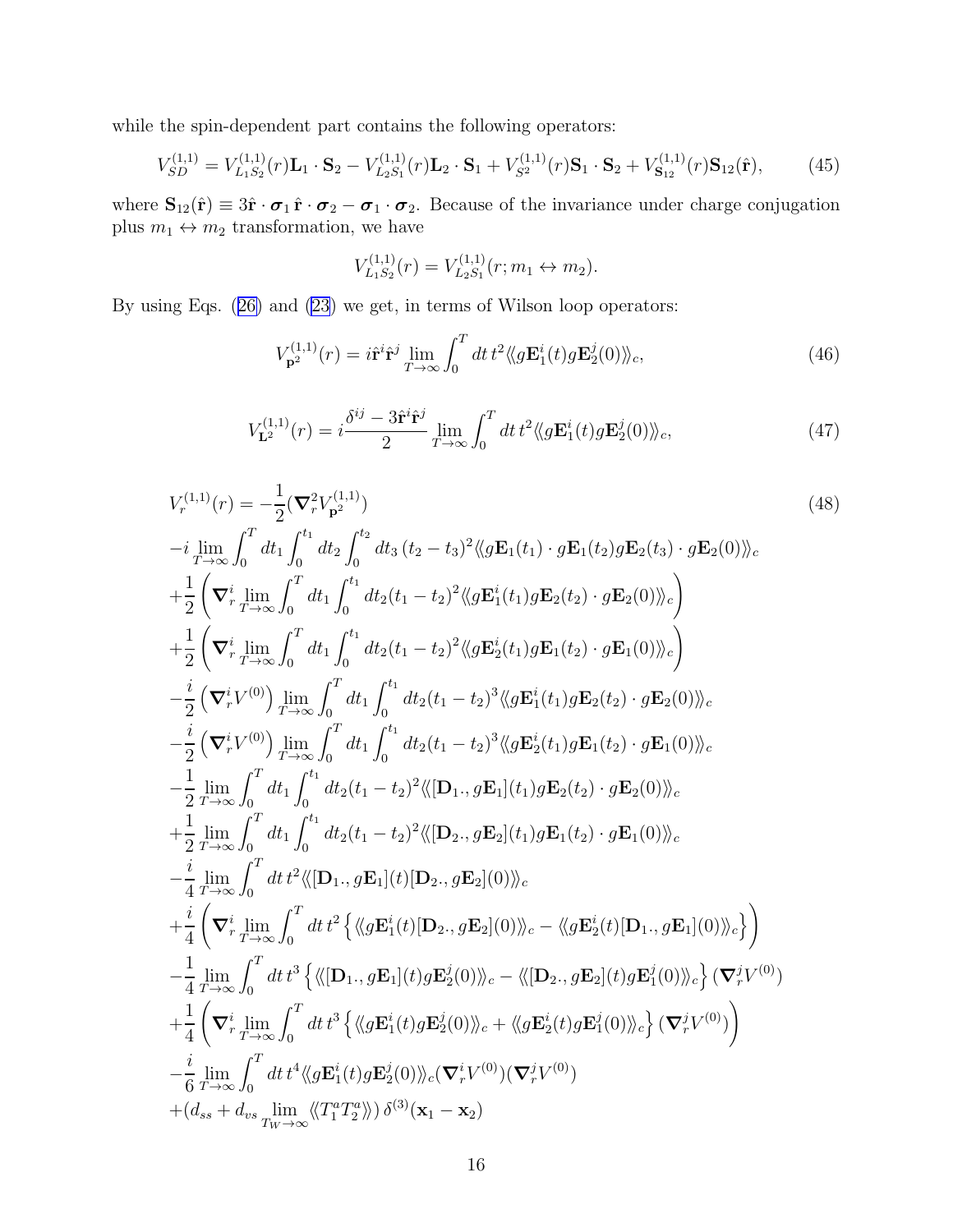<span id="page-16-0"></span>(here and in the following formulas the two colour matrices in  $\langle T_1^a T_2^a \rangle$ ) are inserted in the Wilson loop at the same time:  $-T_W/2 \le t \le T_W/2$ ; the t dependence disappears in the  $T_W \to \infty$  limit),

$$
V_{L_2S_1}^{(1,1)}(r) = -\frac{c_F^{(1)}}{r^2} i\mathbf{r} \cdot \lim_{T \to \infty} \int_0^T dt \, t \, \langle g \mathbf{B}_1(t) \times g \mathbf{E}_2(0) \rangle \, , \tag{49}
$$

$$
V_{S^2}^{(1,1)}(r) = \frac{2c_F^{(1)}c_F^{(2)}}{3} i \lim_{T \to \infty} \int_0^T dt \langle \langle g\mathbf{B}_1(t) \cdot g\mathbf{B}_2(0) \rangle \rangle
$$
  
-4 $(d_{sv} + d_{vv} \lim_{T_W \to \infty} \langle \langle T_1^a T_2^a \rangle \rangle) \delta^{(3)}(\mathbf{x}_1 - \mathbf{x}_2),$  (50)

$$
V_{\mathbf{S}_{12}}^{(1,1)}(r) = \frac{c_F^{(1)} c_F^{(2)}}{4} i \hat{\mathbf{r}}^i \hat{\mathbf{r}}^j \lim_{T \to \infty} \int_0^T dt \left[ \langle g \mathbf{B}_1^i(t) g \mathbf{B}_2^j(0) \rangle \rangle - \frac{\delta^{ij}}{3} \langle g \mathbf{B}_1(t) \cdot g \mathbf{B}_2(0) \rangle \rangle \right]. \tag{51}
$$

We now compare our results with previous ones. For the spin-dependent potentials we find agreement with the Eichten–Feinberg results[[8\]](#page-23-0) (once the NRQCD matching coefficients have been taken into account) except for the  $1/m_1m_2$  spin-orbit potential  $V_{L_2S_1}^{(1,1)}$  $\chi_{L_2S_1}^{(1,1)}$ . Since the Eichten–Feinberg results have been checked by, at least, three independent groups[[10,12,13\]](#page-23-0), we perform a more detailed comparison in Appendix [B.](#page-21-0) We show that our expression in terms of Wilson loops and theirs give different results in terms of intermediate states and, more important, we show that they give different perturbative results at leading order in  $\alpha_s$ . Ours coincides with the well-known tree-level calculation, whereas the Eichten–Feinberg expression gives 1/2 the expected result. Moreover, our perturbative result fulfils the Gromes relation [\[10](#page-23-0)]. The fact that the same mistake has been done by several groups can only be explained by a systematic error. We believe that their systematic error has to do with the common assumption in the literature that one may neglect, in general, the dependence of the Wilson loops on the gluonic strings, or on any other gluonic operator, at  $t = \pm T_W/2$ . An analysis of the calculation done by Eichten and Feinberg in [\[8](#page-23-0)] supports this belief. Finally, we would like to mention that several different expressions for the spin-dependent potentials, in particular the correct one, can be found in the literature dealing with the lattice evaluation of them [\[30](#page-24-0)–[32,](#page-24-0)[3,14\]](#page-23-0). All these refer to the work of Eichten and Feinberg[[8\]](#page-23-0) for the derivation. We believe that our result makes mandatory a clarification of all previous lattice evaluations of the spin-dependent potentials.

The spin-independent potentials have only been computed before by Barchielli, Brambilla, Montaldi and Prosperi in[[12\]](#page-23-0) (the analysis done in [\[11](#page-23-0)], which appears to be inconclusive, has never been published). We agree (once the NRQCD matching coefficients have been taken into account) with their results for the momentum-dependent terms, but not for the momentum-independent terms, where we find new contributions. Moreover, since the potential we get here is *complete* up to order  $1/m^2$ , it is not affected by the ordering ambiguity, which affects the derivation in[[12](#page-23-0)]. In this context, we would like to mention that our result may be of particular relevance for the study of the properties of the QCD vacuum in the presence of heavy sources. So far the lattice data for the spin-dependent and spin-independent potentials are consistent with a flux-tube picture, whereas it is only for the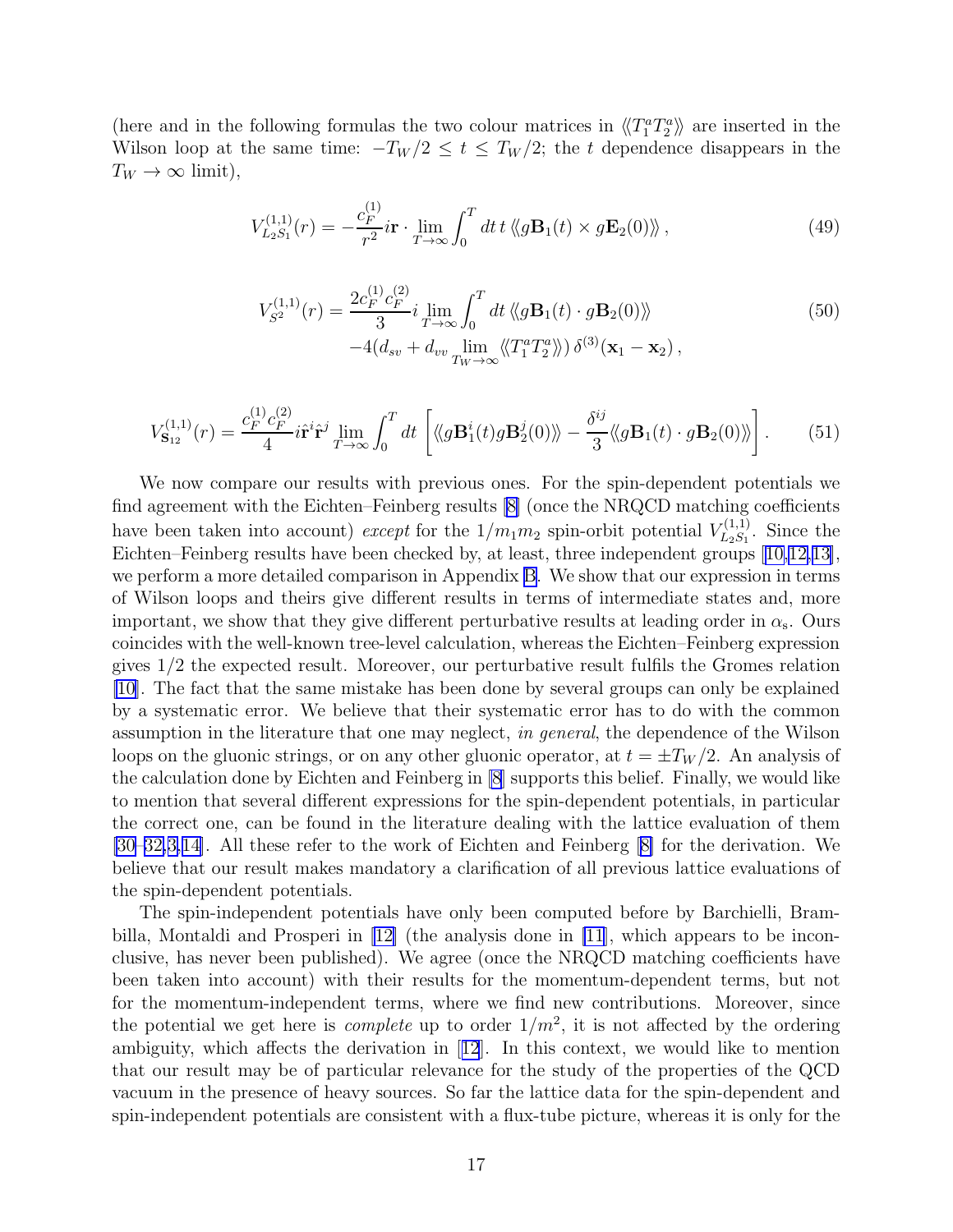spin-dependent terms that the so-called "scalar confinement" is consistent with lattice data [\[1](#page-23-0)[,33](#page-24-0)] (however the lattice data are still not conclusive). It will be interesting to see how these pictures compare with the new momentum- and spin-independent potentials, once lattice data will be available for them. We note that some of them are not simply expressed by two field insertions on a static Wilson loop, such as the spin- or the momentum-dependent terms. In particular, an extended object coming from the Yang–Mills sector is required (similar extended objects would also show up by taking into account operators with light quarks).

#### A. Gauss law and further identities

The above results may be simplified and rewritten in several ways. For instance, by using the quantum-mechanical identities  $a$ )–c) given in section [III,](#page-4-0) we obtain

$$
\lim_{T_W \to \infty} \langle \langle [\mathbf{D}_1, g\mathbf{E}_1](t) \rangle \rangle_c = -\left(\nabla_r^2 V^{(0)} + 2i \lim_{T \to \infty} \int_0^T dt \, \langle \langle g\mathbf{E}_1(t) \cdot g\mathbf{E}_1(0) \rangle \rangle_c \right),\tag{52}
$$

changing the expression of the Darwin term (that now looks similar to the analogous ex-pression given in Ref. [\[12\]](#page-23-0)). In fact, by using the quantum-mechanical identities  $a$ –c) of section [III](#page-4-0), we could systematically transform  $[D, gE]$  in terms of normal derivatives acting on matrix elements or on static energies.

Another possibility, which turns out to be more powerful, is the use of the Gauss law ([14](#page-5-0)). It allows us to write all the terms of the type  $[D, gE]$  in terms of  $\delta^{(3)}(\mathbf{x}_1 - \mathbf{x}_2)$  times some color matrices (up to some terms proportional to  $\delta^{(3)}(0)$  that vanish in dimensional regularization). More information can be obtained by using the behaviour of the Wilson loops (or of the states) at short distances for the terms proportional to the deltas (assuming they are regular enough). It follows that all the original terms with  $[D, gE]$  disappear except the Darwin term. Moreover, we have  $(C_f = (N_c^2 - 1)/(2N_c))$ 

$$
\lim_{T_W \to \infty} \langle \langle T_1^a T_2^a \rangle \rangle \delta^{(3)}(\mathbf{x}_1 - \mathbf{x}_2) = C_f \delta^{(3)}(\mathbf{x}_1 - \mathbf{x}_2).
$$

Therefore, some potentials get simplified into the following expressions

$$
V_r^{(2,0)}(r) = \frac{\pi C_f \alpha_s c_D^{(1)'} }{2} \delta^{(3)}(\mathbf{x}_1 - \mathbf{x}_2)
$$
\n
$$
-\frac{ic_F^{(1)2}}{4} \lim_{T \to \infty} \int_0^T dt \langle\!\langle g \mathbf{B}_1(t) \cdot g \mathbf{B}_1(0) \rangle\!\rangle_c + \frac{1}{2} (\nabla_r^2 V_{\mathbf{p}^2}^{(2,0)})
$$
\n
$$
-\frac{i}{2} \lim_{T \to \infty} \int_0^T dt_1 \int_0^{t_1} dt_2 \int_0^{t_2} dt_3 (t_2 - t_3)^2 \langle\!\langle g \mathbf{E}_1(t_1) \cdot g \mathbf{E}_1(t_2) g \mathbf{E}_1(t_3) \cdot g \mathbf{E}_1(0) \rangle\!\rangle_c
$$
\n
$$
+\frac{1}{2} (\nabla_r^i \lim_{T \to \infty} \int_0^T dt_1 \int_0^{t_1} dt_2 (t_1 - t_2)^2 \langle\!\langle g \mathbf{E}_1^i(t_1) g \mathbf{E}_1(t_2) \cdot g \mathbf{E}_1(0) \rangle\!\rangle_c
$$
\n
$$
-\frac{i}{2} (\nabla_r^i V^{(0)}) \lim_{T \to \infty} \int_0^T dt_1 \int_0^{t_1} dt_2 (t_1 - t_2)^3 \langle\!\langle g \mathbf{E}_1^i(t_1) g \mathbf{E}_1(t_2) \cdot g \mathbf{E}_1(0) \rangle\!\rangle_c
$$
\n
$$
+\frac{1}{4} (\nabla_r^i \lim_{T \to \infty} \int_0^T dt_1 t^3 \langle\!\langle g \mathbf{E}_1^i(t) g \mathbf{E}_1^i(0) \rangle\!\rangle_c (\nabla_r^j V^{(0)})
$$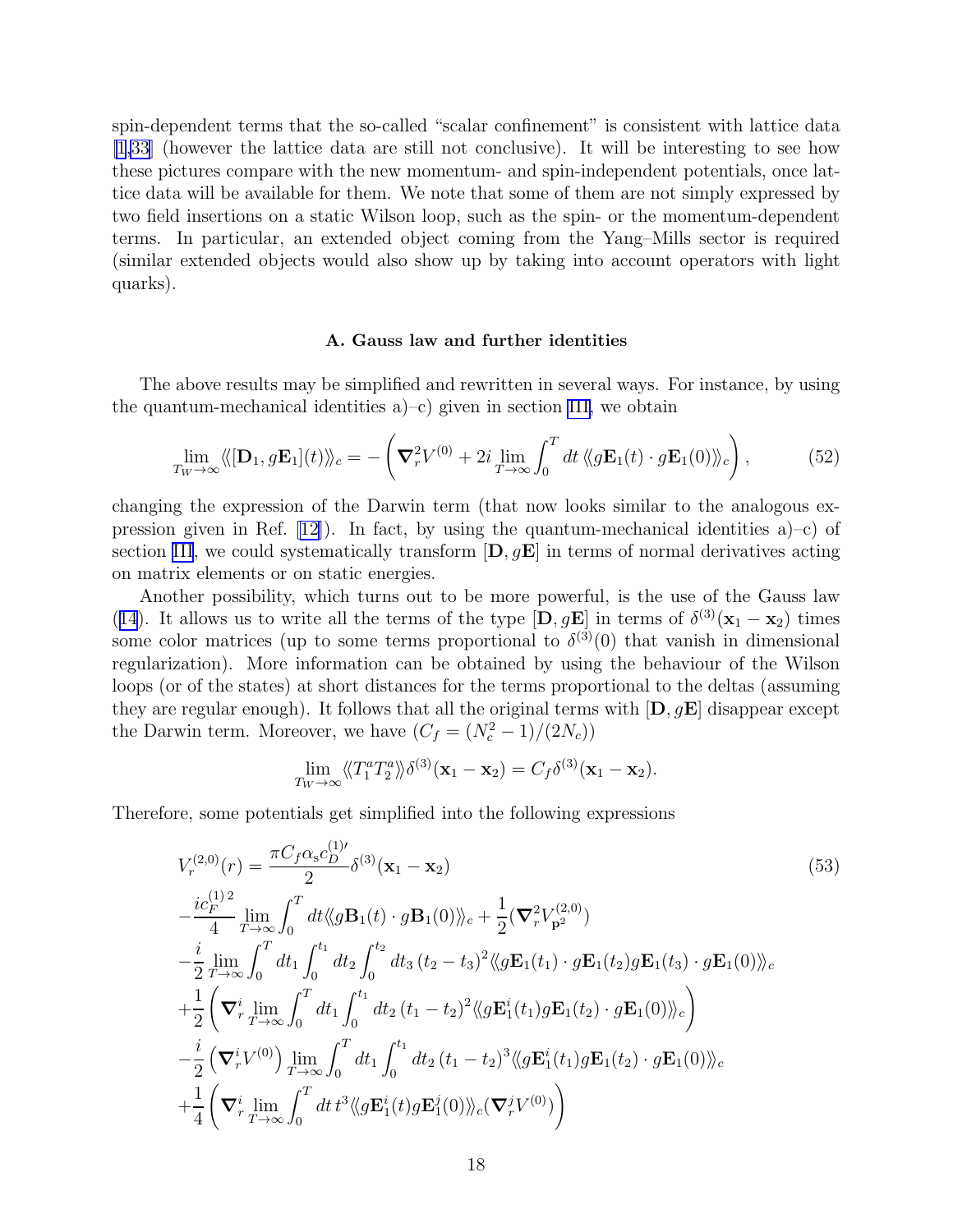<span id="page-18-0"></span>
$$
-\frac{i}{12}\lim_{T\to\infty}\int_0^T dt \, t^4 \langle\!\langle g\mathbf{E}_1^i(t)g\mathbf{E}_1^j(0)\rangle\!\rangle_c(\nabla_r^i V^{(0)})(\nabla_r^j V^{(0)})-d_3^{(1)\prime}f_{abc}\int d^3\mathbf{x} \, \lim_{T_W\to\infty}g\langle\!\langle G_{\mu\nu}^a(x)G_{\mu\alpha}^b(x)G_{\nu\alpha}^c(x)\rangle\!\rangle,
$$

$$
V_r^{(1,1)}(r) = -\frac{1}{2} (\nabla_r^2 V_{\mathbf{p}^2}^{(1,1)})
$$
\n
$$
-i \lim_{T \to \infty} \int_0^T dt_1 \int_0^{t_1} dt_2 \int_0^{t_2} dt_3 (t_2 - t_3)^2 \langle g \mathbf{E}_1(t_1) \cdot g \mathbf{E}_1(t_2) g \mathbf{E}_2(t_3) \cdot g \mathbf{E}_2(0) \rangle_c
$$
\n
$$
+ \frac{1}{2} \left( \nabla_r^i \lim_{T \to \infty} \int_0^T dt_1 \int_0^{t_1} dt_2 (t_1 - t_2)^2 \langle g \mathbf{E}_1^i(t_1) g \mathbf{E}_2(t_2) \cdot g \mathbf{E}_2(0) \rangle_c \right)
$$
\n
$$
+ \frac{1}{2} \left( \nabla_r^i \lim_{T \to \infty} \int_0^T dt_1 \int_0^{t_1} dt_2 (t_1 - t_2)^2 \langle g \mathbf{E}_2^i(t_1) g \mathbf{E}_1(t_2) \cdot g \mathbf{E}_1(0) \rangle_c \right)
$$
\n
$$
- \frac{i}{2} \left( \nabla_r^i V^{(0)} \right) \lim_{T \to \infty} \int_0^T dt_1 \int_0^{t_1} dt_2 (t_1 - t_2)^3 \langle g \mathbf{E}_1^i(t_1) g \mathbf{E}_2(t_2) \cdot g \mathbf{E}_2(0) \rangle_c
$$
\n
$$
- \frac{i}{2} \left( \nabla_r^i V^{(0)} \right) \lim_{T \to \infty} \int_0^T dt_1 \int_0^{t_1} dt_2 (t_1 - t_2)^3 \langle g \mathbf{E}_2^i(t_1) g \mathbf{E}_1(t_2) \cdot g \mathbf{E}_1(0) \rangle_c
$$
\n
$$
+ \frac{1}{4} \left( \nabla_r^i \lim_{T \to \infty} \int_0^T dt_1 t^3 \left\{ \langle g \mathbf{E}_1^i(t) g \mathbf{E}_2^i(0) \rangle_c + \langle g \mathbf{E}_2^i(t) g \mathbf{E}_1^i(0) \rangle_c \right\} (\nabla_r
$$

$$
V_{S^2}^{(1,1)}(r) = \frac{2c_F^{(1)}c_F^{(2)}}{3} i \lim_{T \to \infty} \int_0^T dt \langle \langle g \mathbf{B}_1(t) \cdot g \mathbf{B}_2(0) \rangle \rangle - 4(d_{sv} + d_{vv}C_f) \delta^{(3)}(\mathbf{x}_1 - \mathbf{x}_2). \tag{55}
$$

Similar considerations also apply to the results in terms of states of section [III](#page-4-0).

# VI. POWER COUNTING

The standard power counting of NRQCD (organized in powers of  $v$  and  $\alpha_s$ ) used to assess the relative importance of the different matrix elements, as discussed, for instance, in[[34\]](#page-24-0), can only be proved in the perturbative regime. Even in this regime, owing to the different dynamical scales still involved, the matrix elements of NRQCD do not have a unique power counting in v. In the non-perturbative regime the problem of the power counting of NRQCD is still open. In principle, it is possible that a different power counting may be appropriate in this situation and this would influence, for instance, the studies of the charmonium system or of higher bottomonium states<sup>3</sup>. We believe that our result, through the connection between NRQCD and the quantum-mechanical picture, will eventually help to better understand

<sup>&</sup>lt;sup>3</sup> A different, non-standard, power counting of the matrix elements of NRQCD may explain the apparent difficulties that NRQCD is facing to explain the polarization of prompt  $J/\psi$  data, and to accurately determine the different matrix elements (see [\[35](#page-24-0)]).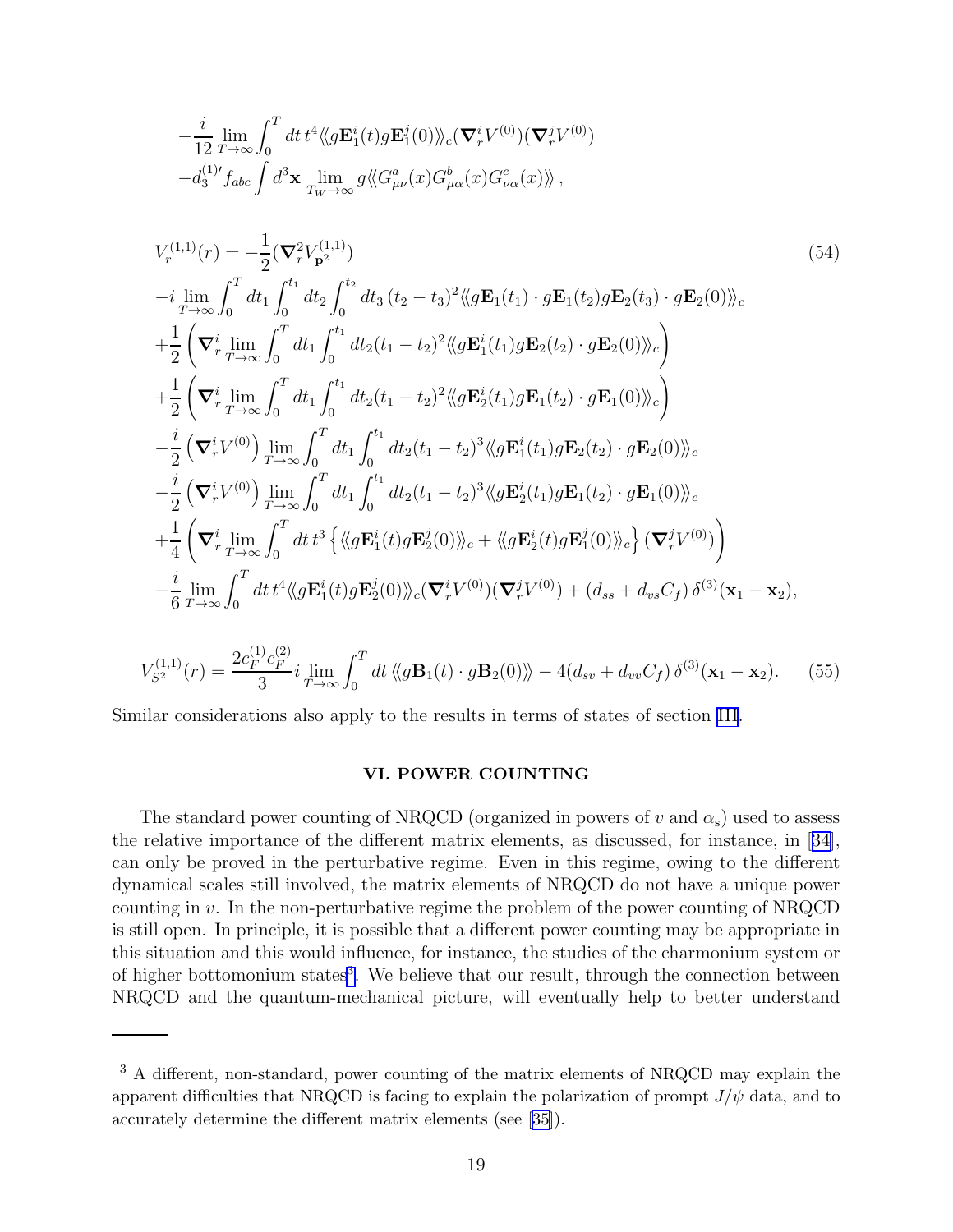<span id="page-19-0"></span>the hierarchy of the different matrix elements in NRQCD, as well as to get a much deeper understanding of the underlying dynamics. This is due to the fact that, by going to a NR quantum-mechanical formulation, we have made the dynamics of the heavy quarks explicit transfering the problem of the power counting of NRQCD into the problem of obtaining the power counting of the different potentials in pNRQCD. These may be expressed in terms of Wilson loops where only gluons and light quarks appear as dynamical entities and for which there are or there will be direct lattice measurements. Moreover, it is in this formulation that statements such as the virial theorem have a more rigorous, gauge-independent meaning.

Here, we only say a few words about the expected behaviour of the potentials using arguments of naturalness on the scale  $mv$ , i.e. assuming that the potentials scale with  $mv$ . We first consider  $V^{(0)}$ . In principle,  $V^{(0)}$  counts as mv, but, by definition, the kinetic energy counts as  $mv^2$ . Therefore, the virial theorem constrains  $V^{(0)}$  also to count as  $mv^2$ . The extra  $O(v)$  suppression has to come on dynamical grounds. In the perturbative case, it originates from the factor  $\alpha_s \sim v$  in the potential. In the non-perturbative case little can be said and other mechanisms must be responsible. Using naturalness,  $V^{(1,0)}/m$  scales like  $mv^2$ . Therefore, it could in principle be as large as  $V^{(0)}$ . This makes a lattice calculation or a model evaluation of this potential urgent. Perturbatively, owing to the factor  $\alpha_s^2$ , it is of  $O(mv^4)$ . For what concerns the  $1/m^2$  potentials, the naturalness argument suggests that they are of  $O(mv<sup>3</sup>)$ . However, also here several constraints apply. Terms involving  $\nabla V^{(0)} \sim m^2 v^3$  are suppressed by an extra factor v, due to the virial theorem. The Gromes relation  $[10,36]$  $[10,36]$ ,

$$
\frac{1}{2r}\frac{dV^{(0)}}{dr} + V_{LS}^{(2,0)} - V_{L_2S_1}^{(1,1)} = 0,\t\t(56)
$$

suppresses by an extra factor v the combination  $V_{LS}^{(2,0)} - V_{L_2S_1}^{(1,1)}$  $L_2S_1$ . Similar constraints also exist forthe spin-independent potentials [[12\]](#page-23-0). Perturbatively the  $1/m^2$  potentials count at most as  $O(mv<sup>4</sup>)$ , because of the extra  $\alpha_s$  suppression. Finally, it is important to consider that some of the potentials are  $O(\alpha_s)$ -suppressed because of the matching coefficients inherited from NRQCD. This is, for instance, the case of the terms coming from the  $1/m^2$  corrections to the purely gluonic sector of the NRQCD Lagrangian or of the terms coming from the 4-fermion sector.

Terms involving two field-strength insertions in the static Wilson loop are known from lattice measurements[[14\]](#page-23-0) and have been studied in some QCD vacuum models [\[16](#page-23-0)]. For them a parameterization is possible and some supplementary information can be extracted. However, terms involving more than two field insertions in the static Wilson loop have not been studied so far, to our knowledge, by lattice simulations or within models. Consistency with the experimental data will further constrain any possible power-counting rule. In any case, a detailed study of the potentials using the above information (as well as new lattice or model-dependent results) should be performed in order to obtain the size (and thus the power-counting rules) of the different potentials for the charmonium and bottomonium systems.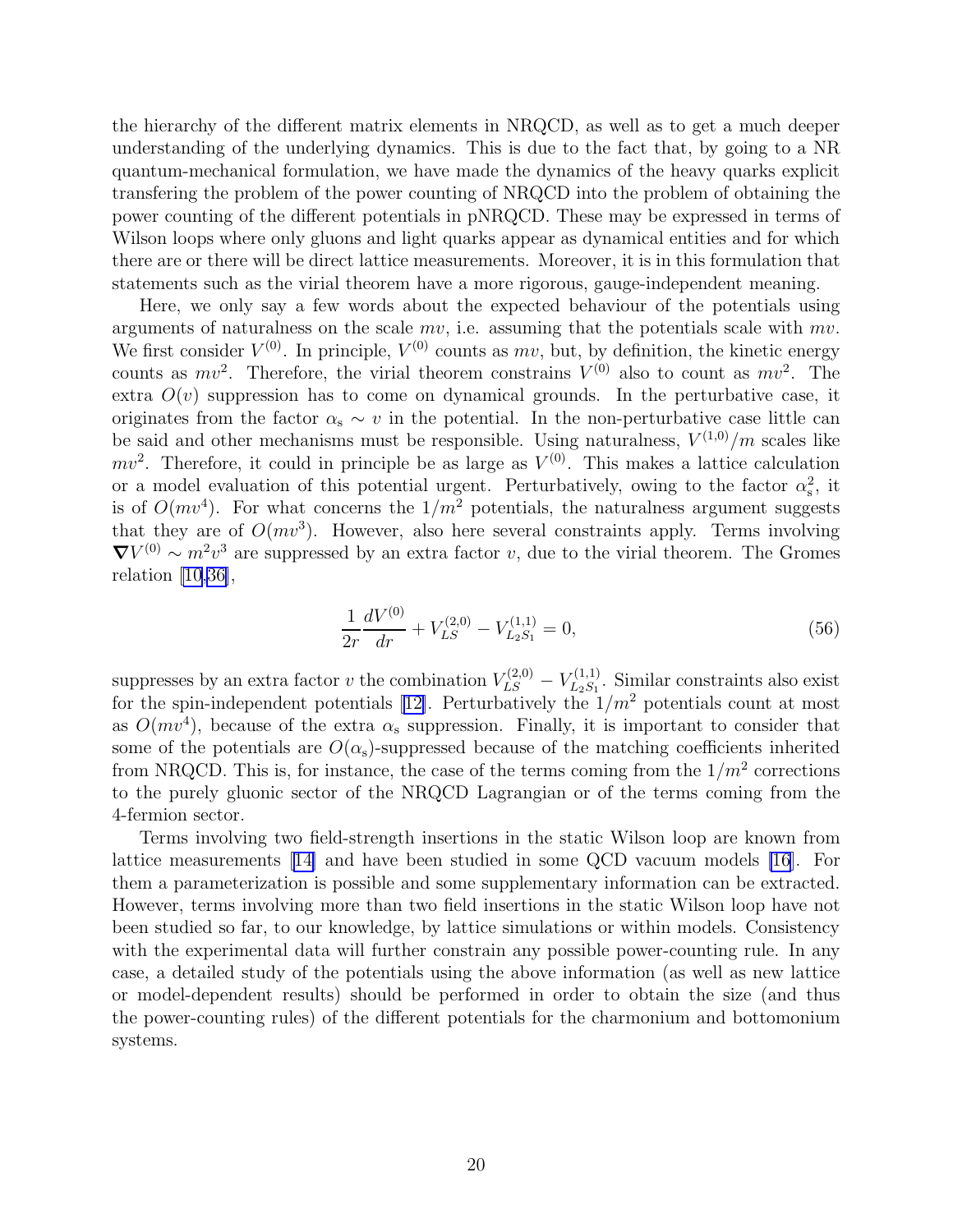#### VII. CONCLUSIONS AND OUTLOOK

A new formalism with which to obtain the QCD potential at arbitrary orders in  $1/m$ has been explained in detail. We have obtained expressions for the energies of the gluonic excitations between heavy quarks valid beyond perturbation theory at  $O(1/m^2)$ . In particular, for the heavy quarkonium, we have also obtained the complete spin-dependent and spin-independent potentials at  $O(1/m^2)$  for pure gluodynamics in terms of Wilson loops. For the spin-dependent piece our results correct the expressions given in[[8,10,12\]](#page-23-0). For the spin-independent potentials, we agree with the momentum-dependent potentials obtained in [\[12](#page-23-0)], but not for the momentum-independent terms, where new contributions are found. We have also briefly discussed the power counting in the non-perturbative regime.

We conclude, commenting on two possible developments of the present work. First, it is worthwhile to explore the possibility of expressing the potentials associated with higher gluonic excitations in terms of Wilson loop operators as done here for the heavy quarkonium ground state. The corresponding quantum-mechanical expressions are given in Eqs.([20\)](#page-7-0)– ([23](#page-8-0)). Second, our results are complete at  $O(1/m^2)$  in the case of pure gluodynamics. If we want to incorporate light fermions, the procedure to be followed is analogous and our results still remain valid (considering now matrix elements and Wilson loops with dynamical light fermions incorporated), except for new terms appearing in the energies at  $O(1/m^2)$  due to operatorsinvolving light fermions that appear in the NRQCD Lagrangian at  $O(1/m^2)$  [[24\]](#page-23-0). They may be incorporated along the same lines as the terms discussed here and will be explicitly worked out elsewhere.

Acknowledgements. We thank Joan Soto for discussions. A.V. acknowledges Nora Brambilla for several discussions and comments and a discussion with Dieter Gromes on the spin-dependent potential issue. A.P. acknowledges the TMR contract No. ERBFM-BICT983405. A.V. thanks the CERN Theory Division for hospitality during the first stage of this work and the Alexander von Humboldt Foundation for support.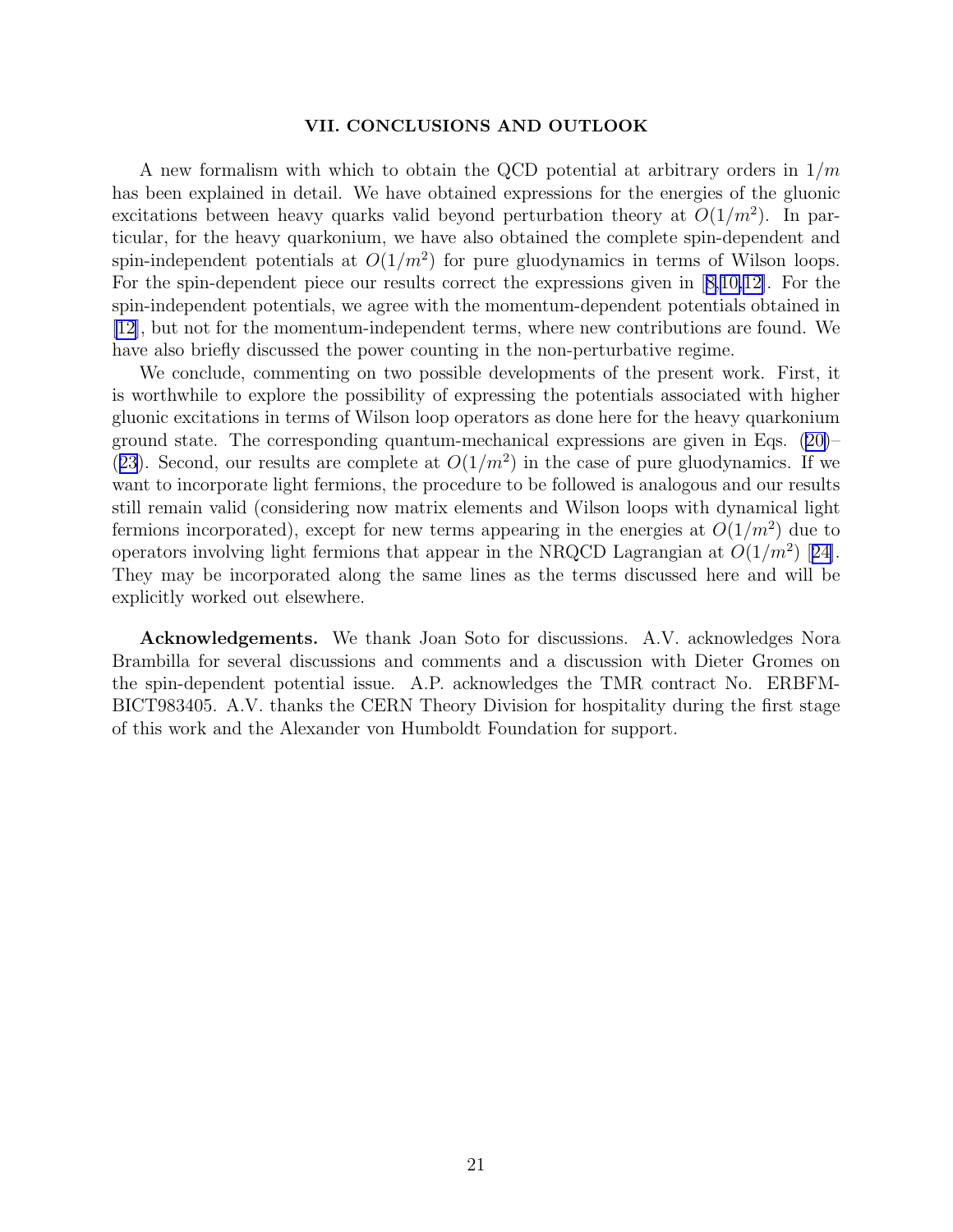## APPENDIX A: THE PARAMETERIZATION OF [\[12](#page-23-0)]

<span id="page-21-0"></span>In this appendix, for ease of comparison, we write the spin-independent potentials in the parameterization given in[[12\]](#page-23-0). They read

$$
V_{SI}^{(2,0)} = \frac{1}{2} \left\{ \mathbf{p}_1^i \mathbf{p}_1^j, \delta^{ij} V_d(r) + \left( \frac{\delta^{ij}}{3} - \hat{\mathbf{r}}^i \hat{\mathbf{r}}^j \right) V_e(r) \right\} + \frac{1}{8} (\nabla_r^2 [V^{(0)} + V_a]), \tag{A1}
$$

$$
V_{SI}^{(1,1)} = \frac{1}{2} \left\{ \mathbf{p}_1^i \mathbf{p}_2^j, \delta^{ij} V_b(r) + \left( \frac{\delta^{ij}}{3} - \hat{\mathbf{r}}^i \hat{\mathbf{r}}^j \right) V_c(r) \right\} + V_f(r) \,. \tag{A2}
$$

Let us note that in [\[12\]](#page-23-0) the  $1/m_1m_2$  potential contained only momentum-dependent pieces. Therefore, the momentum-independent potential, which we name  $V_f$ , was missing. Our calculation also substantially modifies the result for  $V_a$  given in [\[12](#page-23-0)]. The above potentials read

$$
V_d = \frac{i}{6} \lim_{T \to \infty} \int_0^T dt \, t^2 \langle \langle g \mathbf{E}_1(t) \cdot g \mathbf{E}_1(0) \rangle \rangle_c,
$$
 (A3)

$$
\left(\frac{\delta^{ij}}{3} - \hat{\mathbf{r}}^i \hat{\mathbf{r}}^j\right) V_e = \frac{i}{2} \lim_{T \to \infty} \int_0^T dt \, t^2 \left\{ \langle \langle g \mathbf{E}_1^i(t) g \mathbf{E}_1^j(0) \rangle \rangle_c - \frac{\delta^{ij}}{3} \langle \langle g \mathbf{E}_1(t) \cdot g \mathbf{E}_1(0) \rangle \rangle_c \right\}, \tag{A4}
$$

$$
\frac{1}{8}(\nabla_r^2[V^{(0)} + V_a]) = V_r^{(2,0)}(r) - \frac{1}{2}(\nabla_r^2 V_{\mathbf{p}^2}^{(2,0)}) + \frac{i}{4} \left(\nabla_r^i \nabla_r^j \lim_{T \to \infty} \int_0^T dt \, t^2 \langle \langle g \mathbf{E}_1^i(t) g \mathbf{E}_1^j(0) \rangle \rangle_c \right),\tag{A5}
$$

$$
V_b = -\frac{i}{3} \lim_{T \to \infty} \int_0^T dt \, t^2 \langle \langle g \mathbf{E}_1(t) \cdot g \mathbf{E}_2(0) \rangle \rangle_c, \tag{A6}
$$

$$
\left(\frac{\delta^{ij}}{3} - \hat{\mathbf{r}}^i \hat{\mathbf{r}}^j\right) V_c = -i \lim_{T \to \infty} \int_0^T dt \, t^2 \left\{ \langle \langle g \mathbf{E}_1^i(t) g \mathbf{E}_2^j(0) \rangle \rangle_c - \frac{\delta^{ij}}{3} \langle \langle g \mathbf{E}_1(t) \cdot g \mathbf{E}_2(0) \rangle \rangle_c \right\}, \quad \text{(A7)}
$$

$$
V_f(r) = V_r^{(1,1)}(r) + \frac{1}{2} (\nabla_r^2 V_{\mathbf{p}^2}^{(1,1)}) + \frac{i}{2} \left( \nabla_r^i \nabla_r^j \lim_{T \to \infty} \int_0^T dt \, t^2 \langle \langle g \mathbf{E}_1^i(t) g \mathbf{E}_2^j(0) \rangle \rangle_c \right). \tag{A8}
$$

# APPENDIX B: COMPARISON WITH THE EICHTEN–FEINBERG SPIN-ORBIT POTENTIAL

In order to compare our results with the Eichten–Feinberg ones properly, we set  $c_F^{(1)}$  =  $c_F^{(2)} = 1$ . Then, our Eq. [\(49\)](#page-16-0) reads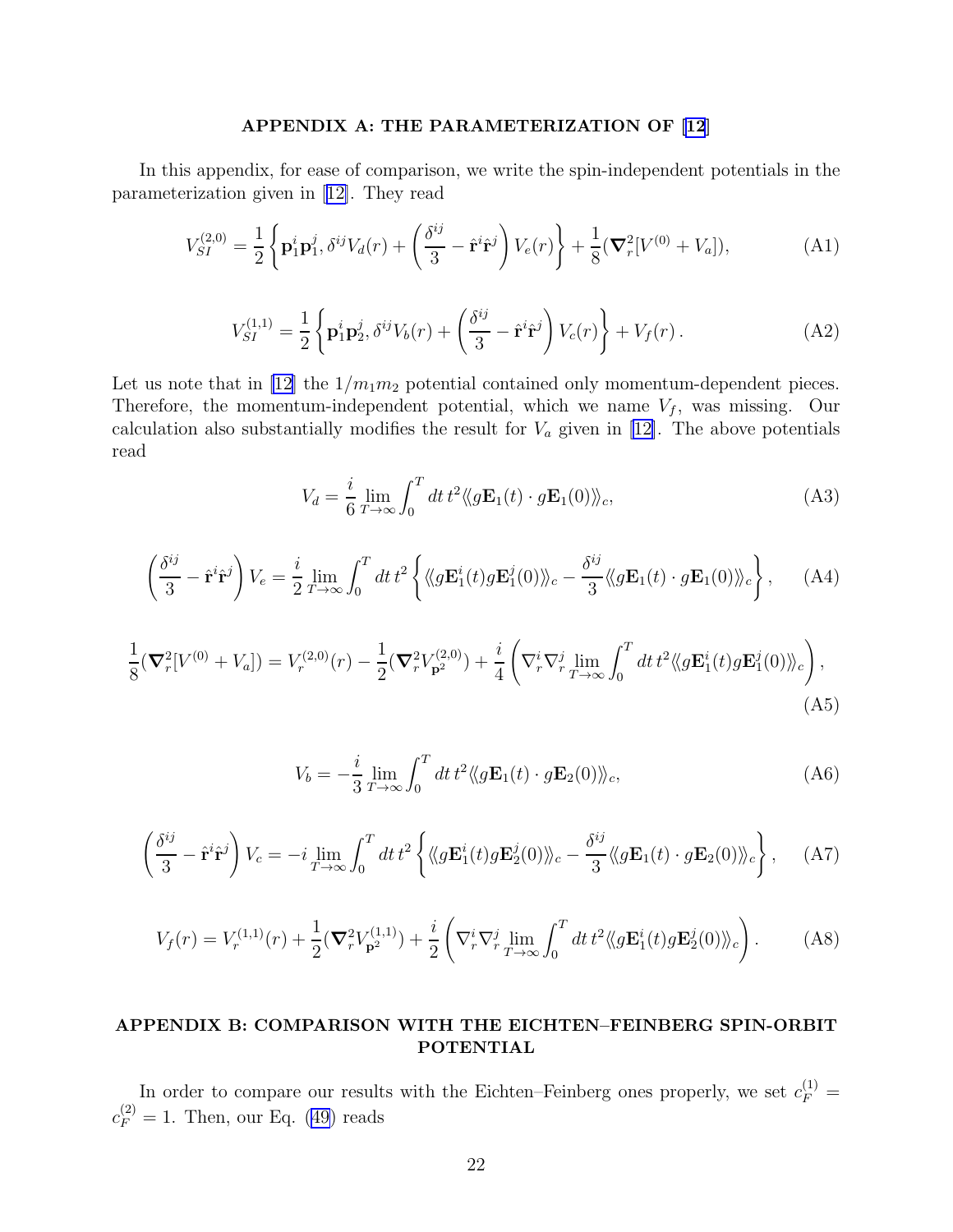$$
V_{L_2S_1}^{(1,1)}(r) = -\frac{i}{r^2} \mathbf{r} \cdot \lim_{T \to \infty} \int_0^T dt \, t \, \langle g \mathbf{B}_1(t) \times g \mathbf{E}_2(0) \rangle \rangle
$$
\n
$$
= \frac{i}{r^2} \mathbf{r} \cdot \sum_{k \neq 0} \frac{\langle 0 \rangle \langle 0 | g \mathbf{B}_1 | k \rangle \langle 0 \rangle \times \langle 0 \rangle \langle k | g \mathbf{E}_2^T | 0 \rangle \langle 0 \rangle}{(E_0^{(0)} - E_k^{(0)})^2}
$$
\n
$$
= \frac{C_f \alpha_s}{r^3} + O(\alpha_s^2).
$$
\n(B1)

On the other hand, Eichten and Feinberg obtain (we actually use the expression in Minkowski space given in Ref. [\[12](#page-23-0)]):

$$
V_{L_2S_1}^{(1,1)}(r) = \frac{i}{2r^2} \lim_{T_W \to \infty} \frac{1}{T_W} \int_{-T_W/2}^{T_W/2} dt \int_{-T_W/2}^{T_W/2} dt' t' \mathbf{r} \cdot \langle g \mathbf{B}_1(t) \times g \mathbf{E}_2(t') \rangle \rangle
$$
(B2)  
\n
$$
= \frac{i}{2r^2} \mathbf{r} \cdot \sum_{m \neq 0} \sum_{k \neq 0,m} \frac{a_0 a_m}{a_0^2} \frac{\frac{(0)(0|g \mathbf{B}_1|k\rangle^{(0)} \times \frac{(0)(k|g \mathbf{E}_2^T|m\rangle^{(0)}}{(E_0^{(0)} - E_m^{(0)})(E_0^{(0)} - E_m^{(0)})} - \frac{i}{2r^2} \mathbf{r} \cdot \sum_{m \neq 0} \sum_{k \neq 0,m} \frac{a_0 a_m}{a_0^2} \frac{\frac{(0)(m|g \mathbf{B}_1|k\rangle^{(0)} \times \frac{(0)(k|g \mathbf{E}_2^T|0\rangle^{(0)}}{(E_0^{(0)} - E_k^{(0)})(E_0^{(0)} - E_m^{(0)})} + \frac{i}{2r^2} \mathbf{r} \cdot \sum_{k \neq 0} \frac{\frac{(0)(0|g \mathbf{B}_1|k\rangle^{(0)} \times \frac{(0)(k|g \mathbf{E}_2^T|0\rangle^{(0)}}{(E_0^{(0)} - E_k^{(0)})^2}}{(E_0^{(0)} - E_k^{(0)})^2}
$$
\n
$$
= \frac{C_f \alpha_s}{2r^3} + O(\alpha_s^2),
$$
(C1)

where the  $a_n(\mathbf{x}_1, \mathbf{x}_2)$  are defined by

$$
\psi^{\dagger}(\mathbf{x}_1)\phi(\mathbf{x}_1,\mathbf{x}_2)\chi(\mathbf{x}_2)|\text{vac}\rangle = \sum_n a_n(\mathbf{x}_1,\mathbf{x}_2)|\underline{\mathbf{n}};\mathbf{x}_1,\mathbf{x}_2\rangle^{(0)},
$$

being

$$
\phi(\mathbf{y}, \mathbf{x}) \equiv \mathbf{P} \exp \left\{ ig \int_0^1 ds (\mathbf{y} - \mathbf{x}) \cdot \mathbf{A} (\mathbf{x} - s(\mathbf{x} - \mathbf{y})) \right\}
$$
(B3)

the end-point string used in the Wilson loop operators. Note that we have fixed  $T_W = T$  in Eq. (B2), as corresponds to the procedure followed by Eichten and Feinberg.

The above calculation makes manifest the disagreement of Eq. (B1) with Eq. (B2) both at the perturbative level as well as in the representation in terms of intermediate states. A possible source of disagreement may be traced back in the original paper of Eichten and Feinberg[[8\]](#page-23-0) to their Eq. (4.9b), which seems to be incorrect. Finally, the reason of this last error seems to be the improper treatment of the Wilson loops in the large-time limit.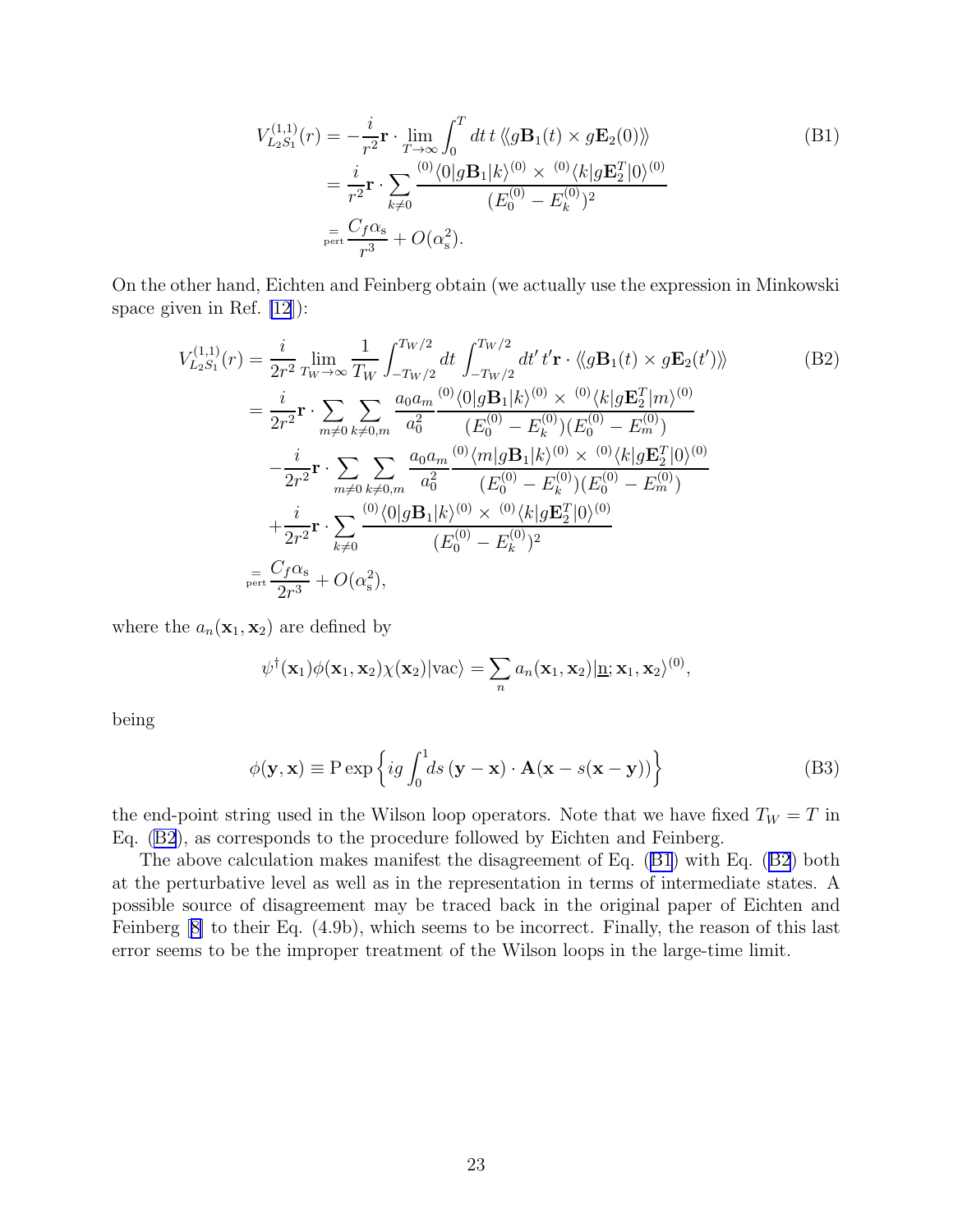# REFERENCES

- <span id="page-23-0"></span>[1] N. Brambilla and A. Vairo, [hep-ph/9904330](http://arxiv.org/abs/hep-ph/9904330).
- [2] F. J. Ynduráin, [hep-ph/9910399.](http://arxiv.org/abs/hep-ph/9910399)
- [3] G. S. Bali, [hep-ph/0001312](http://arxiv.org/abs/hep-ph/0001312).
- [4] A. Pineda and J. Soto, Nucl. Phys. B (Proc. Suppl.) 64, 428 (1998); N. Brambilla, A. Pineda, J. Soto and A. Vairo, Phys. Rev. D 60, 091502 (1999); Nucl. Phys. B 566, 275  $(2000).$
- [5] N. Brambilla, A. Pineda, J. Soto and A. Vairo, Phys. Rev. D 63, 014023 (2001).
- [6] K. G. Wilson, Phys. Rev. D 10, 2445 (1974).
- [7] L. Susskind, in Les Houches, Session XXIX, ed. R. Balian and C. H. Llewellyn Smith (North-Holland Publishing Company, Amsterdam, 1977); W. Fischler, Nucl. Phys. B 129, 157 (1977); L. S. Brown and W.I. Weisberger, Phys. Rev. D 20, 3239 (1979).
- [8] E. Eichten and F. L. Feinberg, Phys. Rev. D 23, 2724 (1981).
- [9] M. E. Peskin, in Proceeding of the 11th SLAC Institute, SLAC Report No. 207, 151, edited by P. Mc Donough (1983).
- [10] D. Gromes, Z. Phys. **C 26**, 401 (1984).
- [11] R. Tafelmayer, Diploma Thesis, Heidelberg (1986).
- [12] A. Barchielli, E. Montaldi and G. M. Prosperi, Nucl. Phys. B 296, 625 (1988); (E) ibid. 303, 752 (1988); A. Barchielli, N. Brambilla and G. Prosperi, Nuovo Cimento 103 A, 59 (1990).
- [13] Y. Chen, Y. Kuang and R. J. Oakes, Phys. Rev. D 52, 264 (1995).
- [14] G. S. Bali, K. Schilling and A. Wachter, Phys. Rev. D 55, 5309 (1997); D 56, 2566 (1997).
- [15] N. Brambilla and A. Vairo, Nucl. Phys. B (Proc. Suppl.) 74, 210 (1999).
- [16] N. Brambilla, P. Consoli and G. M. Prosperi, Phys. Rev. D 50, 5878 (1994); N. Brambilla and A. Vairo, Phys. Rev. D 55, 3974 (1997); M. Baker, J. S. Ball, N. Brambilla and A. Vairo, Phys. Lett. B 389, 577 (1996).
- [17] A. P. Szczepaniak and E. S. Swanson, Phys. Rev. D 55, 3987 (1997).
- [18] W. E. Caswell and G. P. Lepage, Phys. Lett. B 167, 437 (1986); G. T. Bodwin, E. Braaten and G. P. Lepage, Phys. Rev. D 51, 1125 (1995); Erratum, ibid. D 55, 5853 (1997).
- [19] A. V. Manohar, Phys. Rev. D 56, 230 (1997).
- [20] A. Pineda and J. Soto, Phys. Rev. D 58, 114011 (1998).
- [21] P. Labelle, Phys. Rev. D 58, 093013 (1998); M. Beneke and V. A. Smirnov, Nucl. Phys. B 522, 321 (1998); H. W. Griesshammer, Phys. Rev. D 58, 094027 (1998); M. E. Luke, A. V. Manohar and I. Z. Rothstein, Phys. Rev. D 61, 074025 (2000).
- [22] F. Abe et al., CDF Collaboration, Phys. Rev. Lett. 81, 2432 (1998).
- [23] N. Brambilla and A. Vairo, [hep-ph/0002075](http://arxiv.org/abs/hep-ph/0002075) and references therein.
- [24] C. Bauer and A. V. Manohar, Phys. Rev. **D 57**, 337 (1998).
- [25] A. Czarnecki, K. Melnikov and A. Yelkhovsky, Phys. Rev. A 59, 4316 (1999).
- [26] A. V. Manohar and I. W. Stewart, Phys. Rev. D 62, 074015 (2000).
- [27] C. Grosse-Knetter, Phys. Rev. D 49, 1988 (1994); D 49, 6709 (1994).
- [28] C. Michael, [hep-ph/9809211;](http://arxiv.org/abs/hep-ph/9809211) K. J. Juge, J. Kuti and C. Morningstar, [hep-lat/9809015.](http://arxiv.org/abs/hep-lat/9809015)
- [29] D. Eiras and J. Soto, Phys. Rev. D 61, 114027 (2000).